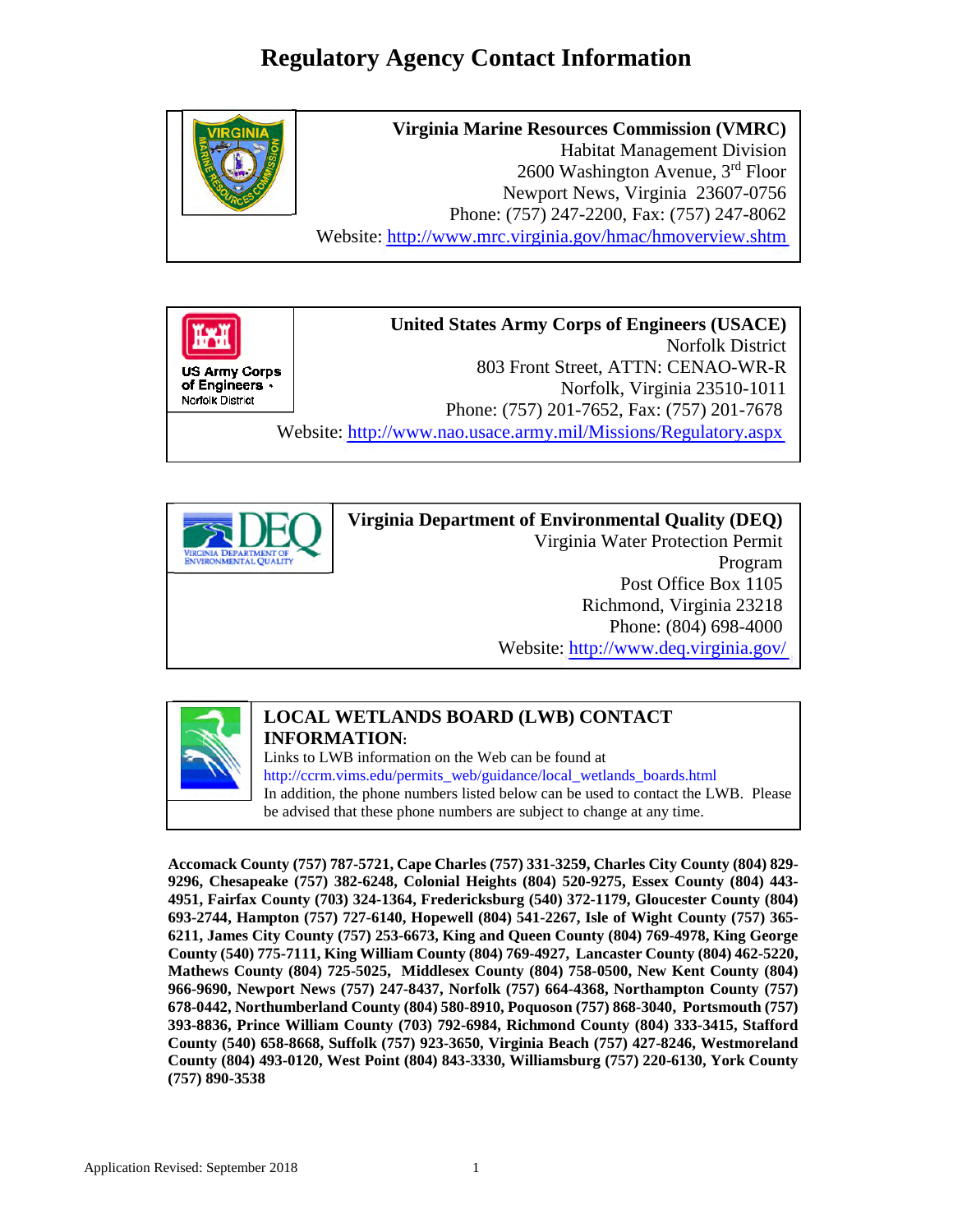## **Tidewater Joint Permit Application (JPA) For Projects Involving Tidal Waters, Tidal Wetlands and/or Dunes and Beaches in Virginia**

This application may be used for most commercial and noncommercial projects involving **tidal waters, tidal wetlands and/or dunes and beaches in Virginia** which require review and/or authorization by Local Wetlands Boards (LWB), the Virginia Marine Resources Commission (VMRC), the Department of Environmental Quality (DEQ), and/or the U. S. Army Corps of Engineers (USACE). This application can be used for:

- **Access-related activities**, including piers, boathouses, boat ramps (without associated dredging or excavation\*), moorings, marinas.
- **Shoreline stabilization projects** including living shorelines, riprap revetments, marsh toe stabilization, bulkheads, breakwaters, beach nourishment, groins, and jetties. It is the policy of the Commonwealth that living shorelines are the preferred alternative for stabilizing tidal shorelines (Va. Code § 28.2-104.1).
- **Crossings** over or under tidal waters and wetlands including bridges and utility lines (water, sewer, electric).
- **Aquaculture structures**, including cages and floats except "oyster gardening"\*\*

**\*Note:** for all dredging, excavation, or surface water withdrawal projects you **MUST** use the Standard JPA form; for noncommercial, riparian shellfish aquaculture projects (i.e., "oyster gardening") you must use the abbreviated JPA found at<http://www.mrc.virginia.gov/forms/abbrjpa.pdf> or call VMRC for a form.

The DEQ and the USACE use this form to determine whether projects qualify for certain General, Regional, and/or Nationwide permits. If your project does not qualify for these permits and you need a DEQ Virginia Water Protection permit or an individual USACE permit, you must submit the Standard Joint Permit application form. You can find this application at

[http://www.nao.usace.army.mil/Missions/Regulatory/JPA.aspx.](http://www.nao.usace.army.mil/Missions/Regulatory/JPA.aspx) Please note that some health departments and local agencies, such as local building officials and erosion and sediment control authorities, do not use the Joint Permit Application process or forms and may have different informational requirements. The applicant is responsible for contacting these agencies for information regarding those permitting requirements.

## **HOW TO APPLY**

### **Submit one (1) completed copy of the Tidewater JPA to VMRC:**

- 1. If by mail or courier, use the VMRC address provided on page 1.
- 2. If by electronic mail, address the package to: **[JPA.permits@mrc.virginia.gov.](mailto:JPA.permits@mrc.virginia.gov)** The application must be provided in the .pdf format and should not exceed 10 MB. If larger than 10 MB you may provide a file transfer protocol (ftp) site for download purposes.

### **The Tidewater JPA should include the following:**

- 1. **Part 1**  General Information
- 2. **Part 2**  Signatures
- 3. **Part 3**  Appendices (A, B, C, and/or D as applicable to your project)
- 4. **Part 4**  Project Drawings.

The drawings shall include the following for **ALL** projects:

- Vicinity Map (USGS topographic map, road map or similar showing project location)
- Plan View Drawing (overhead, to scale or with dimensions clearly marked)
- Section View Drawing (side-view, to scale or with dimensions clearly marked)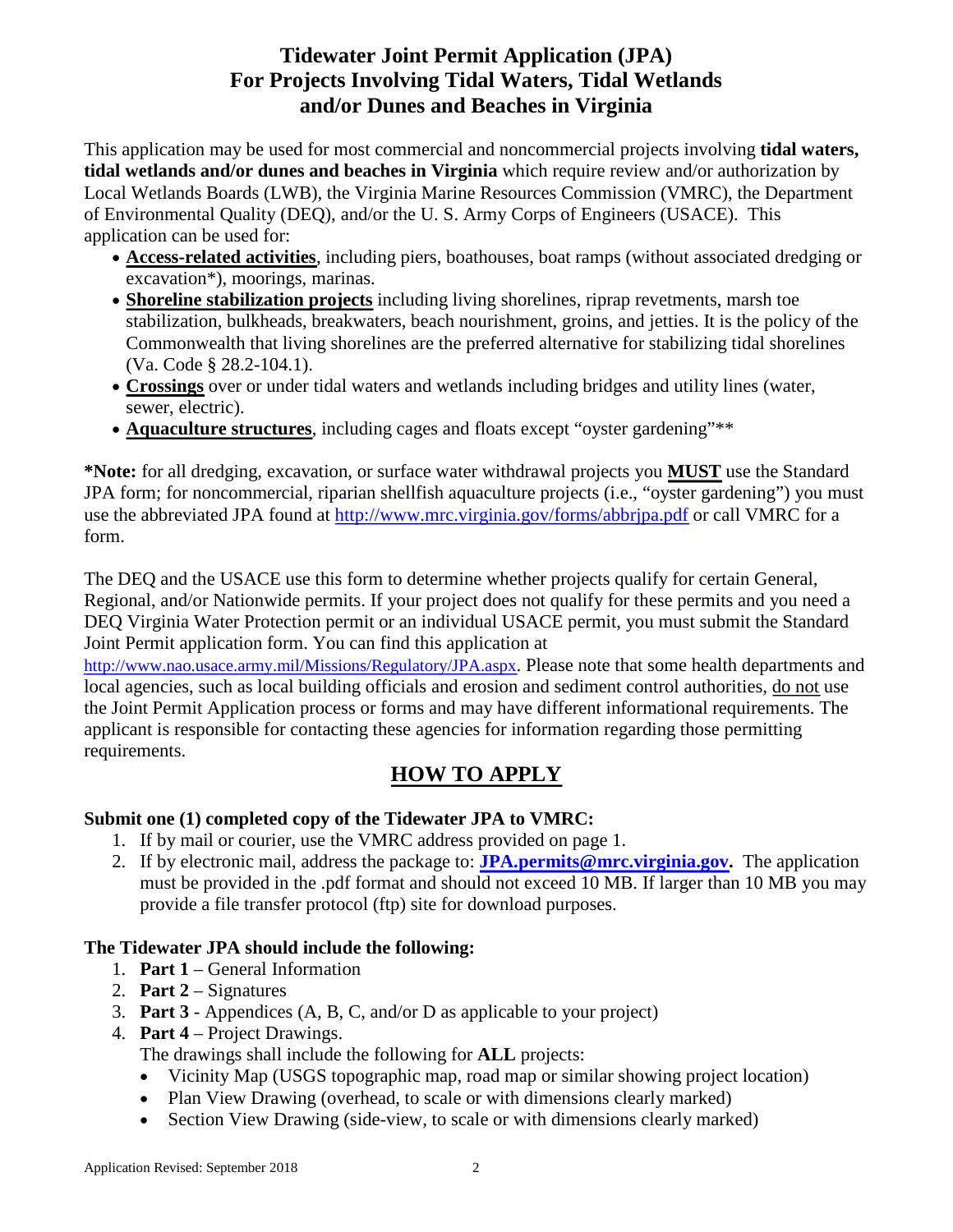Sample drawings are included at the end of Part 4 of this application to show examples of the information needed to consider your application complete and allow for the timely processing.

When completing this form, use the legal name of the applicant, agent, and/or property owner. For DEQ application purposes, *legal name* means the full legal name of an individual, business, or other organization. For an individual, the legal name is the first name, middle initial, last name, and suffix. For an entity authorized to do business in Virginia, the legal name is the exact name set forth in the entity's articles of incorporation, organization or trust, or formation agreement, as applicable. Also provide the name registered with the State Corporation Commission, if required to register. DEQ issues a permit or grants coverage to the so-named individual or business, who becomes the 'permittee'. Correspondence from some agencies, including permits, authorizations, and/or coverage, may be provided via electronic mail. If the applicant and/or agent wishes to receive their permit via electronic mail, please remember to include an e-mail address at the requested place in the application.

In order for projects requiring LWB authorization to be considered complete (Virginia Code § 28.2- 1302); "The permit application shall include the following: the name and address of the applicant; a detailed description of the proposed activities; a map, drawn to an appropriate and uniform scale, showing the area of wetlands directly affected, the location of the proposed work thereon, the area of existing and proposed fill and excavation, the location, width, depth and length of any proposed channel and disposal area, and the location of all existing and proposed structures, sewage collection and treatment facilities, utility installations, roadways, and other related appurtenances of facilities, including those on the adjacent uplands; a description of the type of equipment to be used and the means of access to the activity site; the names and addresses of record of adjacent land and known claimants of water rights in or adjacent to the wetland of whom the applicant has notice; an estimate of cost; the primary purpose of the project; and secondary purpose of the proposed project; a complete description of measures to be taken during and after alteration to reduce detrimental offsite effects; the completion date of the proposed work, project, or structure; and such additional materials and documentation as the wetlands board may require."

You may include signed Adjacent Property Owner (APO) Acknowledgement Forms found at the end of this Short Form. You must provide these addresses in Part 1 whether or not you use the APO forms. VMRC will request comments from APOs for projects that require permits for encroachment over stateowned submerged lands. VMRC or your local wetlands board must notify all APO's of public hearings required for all proposals involving tidal wetlands and dunes/beaches that are not authorized by statute. This information will not be used by DEQ to meet the requirements of notifying riparian land owners.

Regional Permit 17 (RP-17), authorizes the installation and/or construction of open-pile piers, mooring structures/devices, fender piles, covered boathouses/boatslips, boatlifts, osprey pilings/platforms, accessory pier structures, and certain devices associated with shellfish gardening, for private use, subject to strict compliance with all conditions and limitations further set out in the RP-17 enclosure located at [http://www.nao.usace.army.mil/Missions/Regulatory/RBregional/.](http://www.nao.usace.army.mil/Missions/Regulatory/RBregional/) In addition to the information required in this JPA, prospective permittees seeking authorization under RP-17 must complete and submit the 'Regional Permit 17 Checklist' with their JPA. A copy of the 'Regional Permit 17 Checklist' is found on pages 13 and 14 of this application package. If the prospective permittee answers "yes" (or "N/A", where applicable) to all of the questions on the 'Regional Permit 17 Checklist', the permittee is in compliance with RP-17 and will not receive any other written authorization from the Corps but may not proceed with construction until they have obtained all necessary state and local permits. *Note: If the prospective permittee answers "no" to any of the questions on the 'Regional Permit 17 Checklist' then their proposed structure(s) does not meet the terms and conditions of RP-17 and written authorization from the Corps is required before commencement of any work.*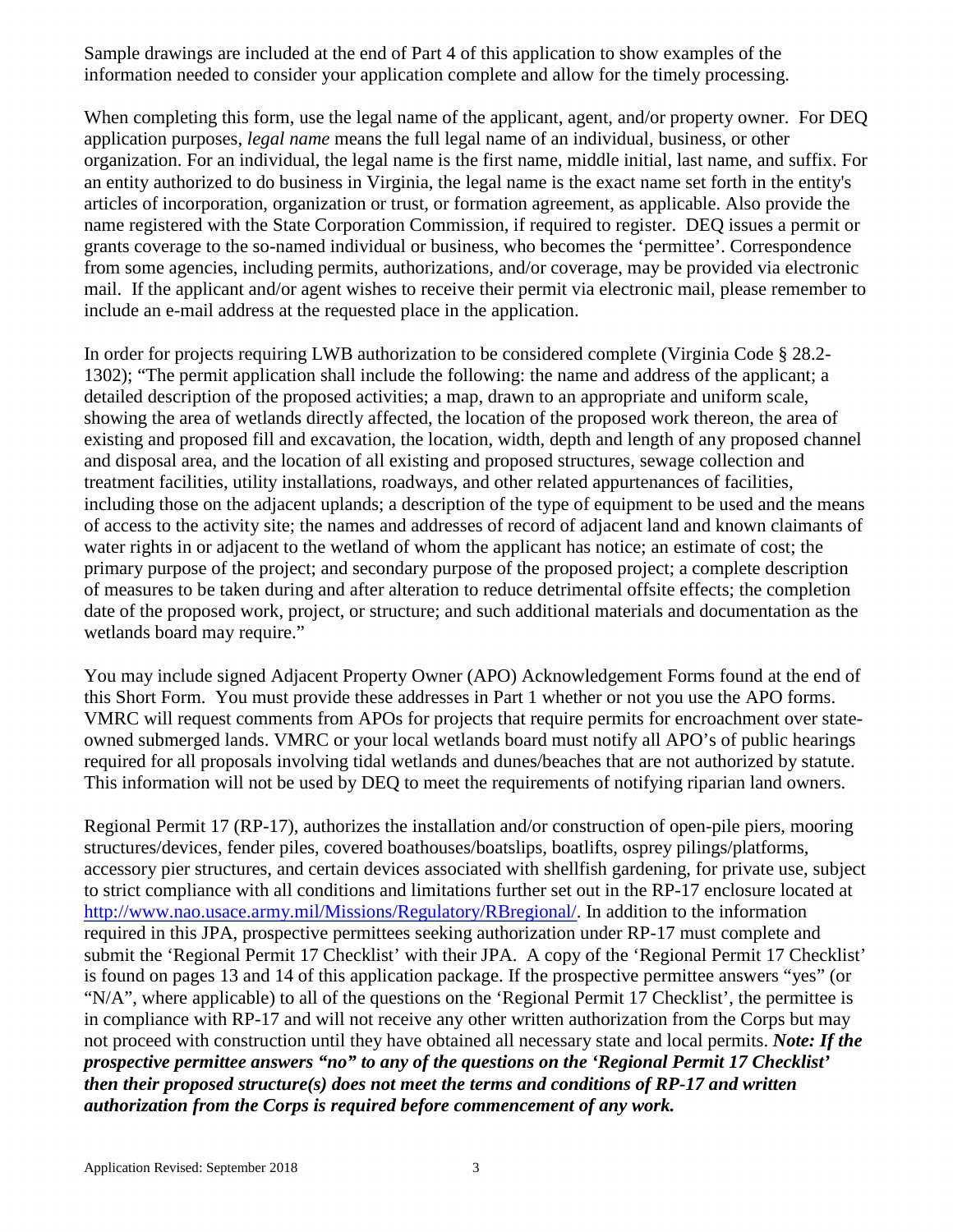**Note: Land disturbance (grading, filling, etc.) or removal of vegetation associated with projects located in Chesapeake Bay Preservation Areas will require approval from local governments. Certain localities utilize this application during their Bay Act review. Part 5 of this application is included to provide assistance for the applicant to comply with Bay Act /or Erosion and Sediment Control requirements concurrent with this application.** 

### **WHAT HAPPENS NEXT**

Upon receipt of an application, VMRC will assign a permit application number to the JPA and will then distribute a copy of the application and any original plan copies submitted to the other regulatory agencies that are involved in the JPA process. All agencies will conduct separate but concurrent reviews of your project. Please be aware that each agency must issue a separate permit (or a notification that no permit is required). Note that in some cases, DEQ may be taking an action on behalf of the USACE, such as when the State Program General Permit (SPGP) applies. Make sure that you have received all necessary authorizations, or documentation that no permit is required, from each agency prior to beginning the proposed work.

During the JPA review process, site inspections may be necessary to evaluate a proposed project. Failure to allow an authorized representative of a regulatory agency to enter the property, or to take photographs of conditions at the project site, may result in either the withdrawal or denial of your permit application.

For certain federal and state permit applications, a public notice is published in a newspaper having circulation in the project area, is mailed to adjacent and/or riparian property owners, and/or is posted on the agency's web page. The public may comment on the project during a designated comment period, if applicable, which varies depending upon the type of permit being applied for and the issuing agency. In certain circumstances, the project may be heard by a governing board, such as a Local Wetlands Board, the State Water Control Board, or VMRC in cases where a locality does not have a wetlands board and with certain subaqueous cases. You may be responsible for bearing the costs for advertisement of public notices.

Public hearings that are held by VMRC occur at their regularly scheduled monthly commission meetings under the following situations: Protested applications for VMRC permits which cannot be resolved; projects costing over \$500,000 involving encroachment over state-owned subaqueous land; and all projects affecting tidal wetlands and dunes/beaches in localities without a LWB. All interested parties will be officially notified regarding the date and time of the hearing and Commission meeting procedures. The Commission will usually make a decision on the project at the meeting unless a decision for continuance is made. If a proposed project is approved, a permit or similar agency correspondence is sent to the applicant. In some cases, notarized signatures, as well as processing fees and royalties, are required before the permit is validated. If the project is denied, the applicant will be notified in writing.

## **PERMIT APPLICATION OR OTHER FEES**

*Do not send any fees with the JPA*. VMRC is not responsible for accounting for fees required by other agencies. Please consult agency websites or contact agencies directly for current fee information and submittal instructions.

 USACE: Permit application fees are required for USACE Individual (Standard) permits. A USACE project manager will contact you regarding the proper fee and submittal requirements.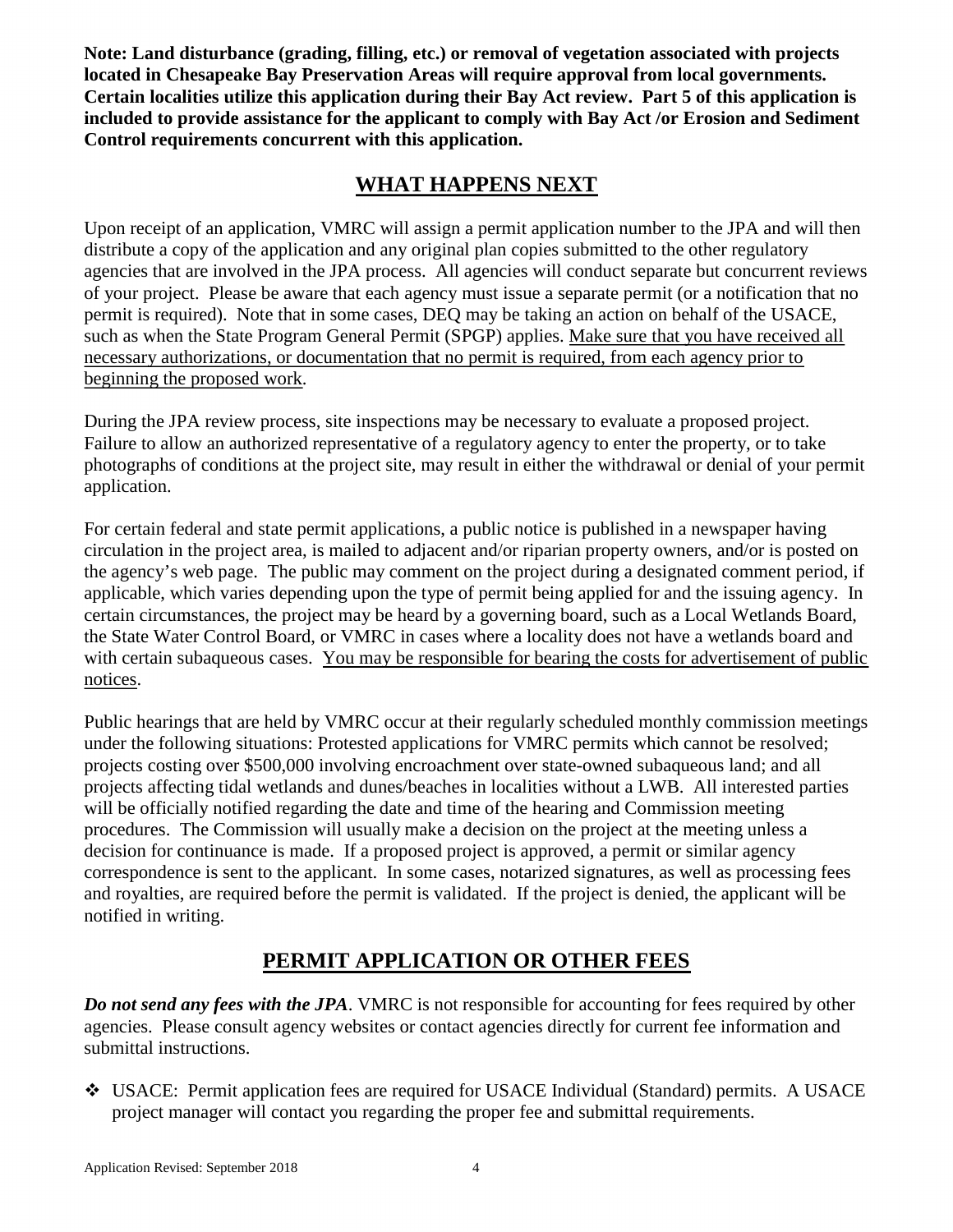- $\bullet$  DEQ: Permit application fees required for Virginia Water Protection permits while detailed in 9VAC25-20 – are conveyed to the applicant by the applicable DEQ office [\(http://www.deq.virginia.gov/Locations.aspx\)](http://www.deq.virginia.gov/Locations.aspx). Complete the Permit Application Fee Form and submit it per the instructions to the address listed on the form. Instructions for submitting any other fees will be provided to the applicant by DEQ staff.
- $\cdot$  VMRC: An application fee of \$300 may be required for projects impacting tidal wetlands, beaches and/or dunes when VMRC acts as the LWB. VMRC will notify the applicant in writing if the fee is required. Permit fees involving subaqueous lands are \$25.00 for projects costing \$10,000 or less and \$100 for projects costing more than \$10,000. Royalties may also be required for some projects. The proper permit fee and any required royalty is paid at the time of permit issuance by VMRC. VMRC staff will send the permittee a letter notifying him/her of the proper permit fees and submittal requirements.
- LWB: Permit fees vary by locality. Contact the LWB for your project area or their website for fee information and submittal requirements. Contact information for LWBs may be found at [http://ccrm.vims.edu/permits\\_web/guidance/local\\_wetlands\\_boards.html.](http://ccrm.vims.edu/permits_web/guidance/local_wetlands_boards.html)

| <b>FOR AGENCY USE ONLY</b> |        |  |
|----------------------------|--------|--|
|                            | Notes: |  |
|                            |        |  |
|                            |        |  |
|                            | JPA#   |  |
|                            |        |  |
|                            |        |  |

## **APPLICANTS Part 1 – General Information**

**PLEASE PRINT OR TYPE ALL ANSWERS:** If a question does not apply to your project, please print N/A (not applicable) in the space provided. If additional space is needed, attach 8-1/2 x 11 inch sheets of paper.

| Check all that apply                                                                                                                                                                       |                                                                                                                                                                                                            |                                                                                                            |                   |                                      |  |
|--------------------------------------------------------------------------------------------------------------------------------------------------------------------------------------------|------------------------------------------------------------------------------------------------------------------------------------------------------------------------------------------------------------|------------------------------------------------------------------------------------------------------------|-------------------|--------------------------------------|--|
|                                                                                                                                                                                            | Regional Permit 17 (RP-17) $\Box$<br>Pre-Construction Notification (PCN) $\Box$<br>NWP #<br>(For Nationwide Permits ONLY - No DEO-<br>VWP permit writer will be assigned)                                  |                                                                                                            |                   |                                      |  |
|                                                                                                                                                                                            | County or City in which the project is located:<br>Waterway at project site:                                                                                                                               |                                                                                                            |                   |                                      |  |
|                                                                                                                                                                                            | PREVIOUS ACTIONS RELATED TO THE PROPOSED WORK (Include all federal, state, and local pre-application<br>coordination, site visits, previous permits, or applications whether issued, withdrawn, or denied) |                                                                                                            |                   |                                      |  |
| Historical information for past permit submittals can be found online with VMRC - https://webapps.mrc.virginia.gov/public/habitat/ - or VIMS<br>http://ccrm.vims.edu/perms/newpermits.html |                                                                                                                                                                                                            |                                                                                                            |                   |                                      |  |
| Agency                                                                                                                                                                                     | Action / Activity                                                                                                                                                                                          | Permit/Project number, including any<br>non-reporting Nationwide permits<br>previously used (e.g., NWP 13) | Date of<br>Action | If denied, give reason<br>for denial |  |
|                                                                                                                                                                                            |                                                                                                                                                                                                            |                                                                                                            |                   |                                      |  |
|                                                                                                                                                                                            |                                                                                                                                                                                                            |                                                                                                            |                   |                                      |  |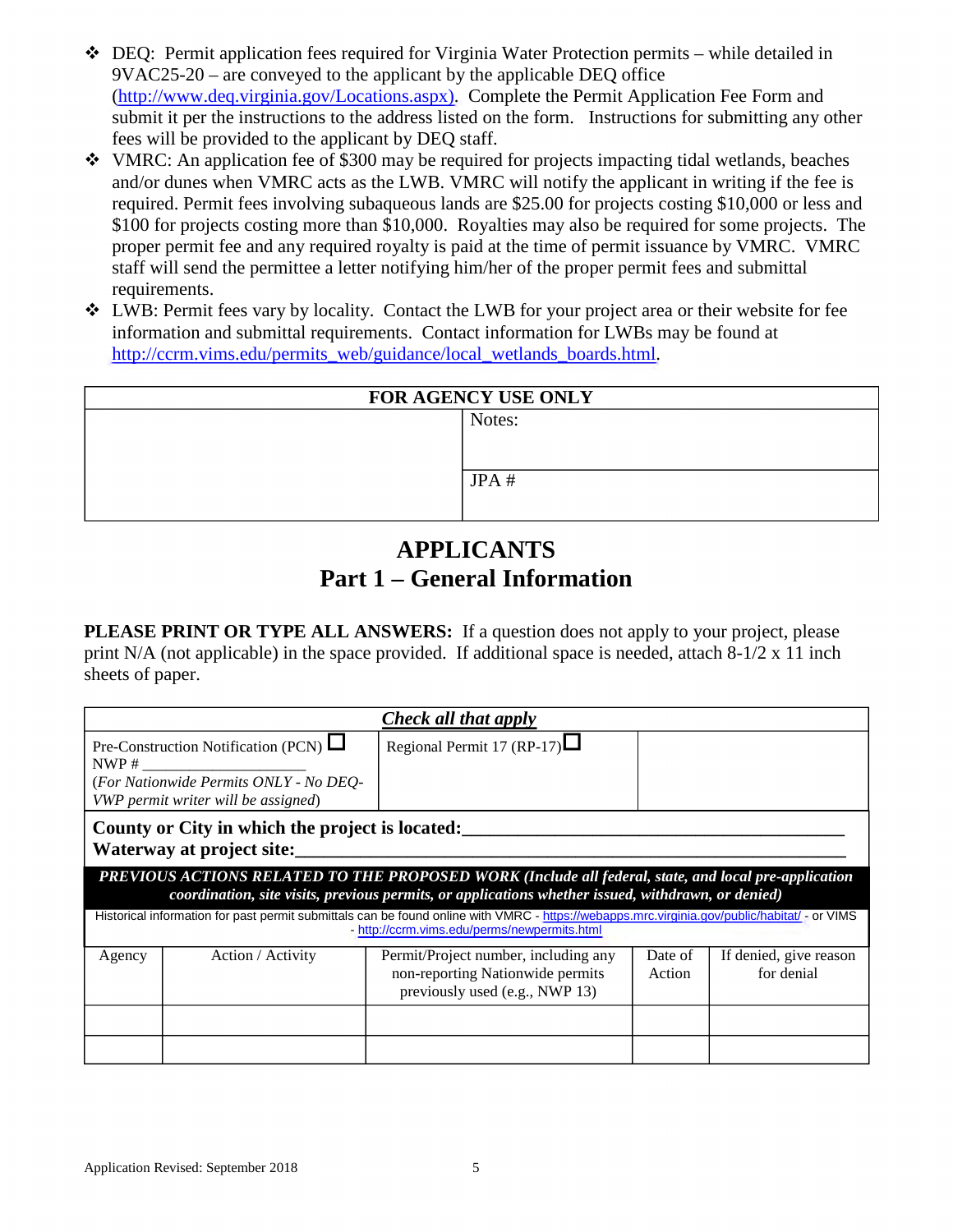# **Part 1 - General Information (continued)**

1. Applicant's legal name**\*** and complete mailing address: Contact Information:

| . . |  | ຼ                                                               |
|-----|--|-----------------------------------------------------------------|
|     |  | Home                                                            |
|     |  | Work                                                            |
|     |  | Fax                                                             |
|     |  | Cell                                                            |
|     |  | $e$ -mail                                                       |
|     |  | $\chi$ Correction Commission Name and ID Number (if applicable) |

State Corporation Commission Name and ID Number (if applicable) \_\_\_\_\_\_\_\_\_\_\_\_\_\_\_\_

2. Property owner(s) legal name\* and complete address, if different from applicant: Contact Information:

|                                                                 | Home                        |
|-----------------------------------------------------------------|-----------------------------|
|                                                                 | Work                        |
|                                                                 | Fax                         |
|                                                                 | Cell                        |
|                                                                 | e-mail                      |
| State Corporation Commission Name and ID Number (if applicable) |                             |
|                                                                 |                             |
| 3. Authorized agent name* and complete mailing                  | <b>Contact Information:</b> |
| address (if applicable):                                        | Home                        |
|                                                                 | Work                        |

e-mail \_\_\_\_\_\_\_\_\_\_\_\_\_\_\_\_\_\_ State Corporation Commission Name and ID Number (if applicable)

#### **\* If multiple applicants, property owners, and/or agents, each must be listed and each must sign the applicant signature page.**

4. Provide a detailed description of the project in the space below, including the type of project, its dimensions, materials, and method of construction. Be sure to include how the construction site will be accessed and whether tree clearing and/or grading will be required, including the total acreage. If the project requires pilings, please be sure to include the total number, type (e.g. wood, steel, etc), diameter, and method of installation (e.g. hammer, vibratory, jetted, etc). If additional space is needed, provide a separate sheet of paper with the project description.

Fax  $($  $Cell$  ( )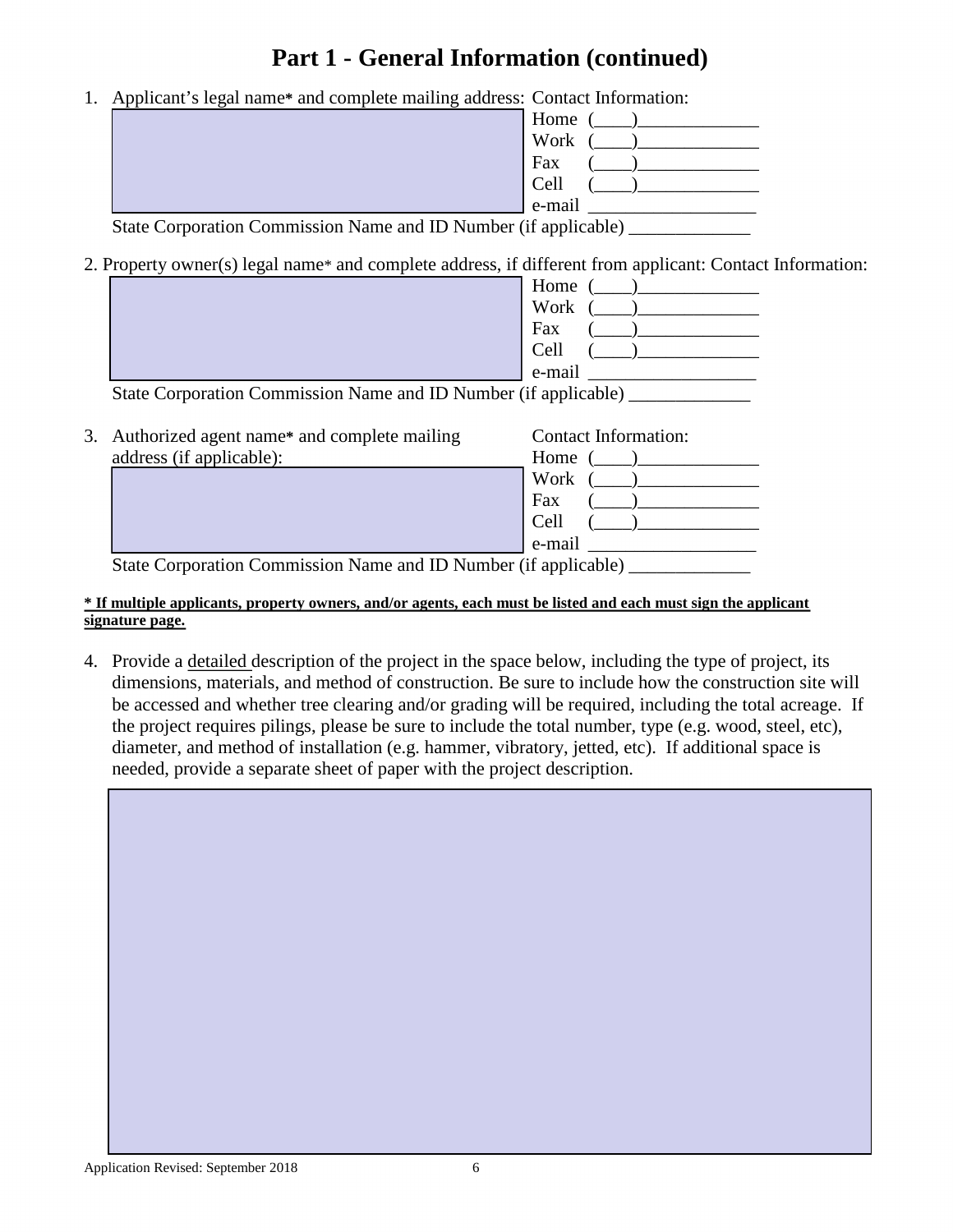# **Part 1 - General Information (continued)**

5. Have you obtained a contractor for the project? Yes\* No. \*If your answer is "Yes" complete the remainder of this question and submit the Applicant's and Contractor's Acknowledgment Form (enclosed)

| <b>Contact Information:</b> |
|-----------------------------|
| Home                        |
| Work                        |
| Fax                         |
| Cell                        |
| email                       |
|                             |

State Corporation Commission Name and ID Number (if applicable)

#### **\* If multiple contractors, each must be listed and each must sign the applicant signature page.**

6. List the name, address and telephone number of the newspaper having general circulation in the area of the project. Failure to complete this question may delay local and State processing.

| Name and complete mailing address:                  | Telephone number                                                          |  |
|-----------------------------------------------------|---------------------------------------------------------------------------|--|
|                                                     |                                                                           |  |
|                                                     |                                                                           |  |
| 7. Give the following project location information: |                                                                           |  |
|                                                     | Street Address (911 address if available)                                 |  |
| Lot/Block/Parcel#                                   |                                                                           |  |
|                                                     |                                                                           |  |
|                                                     | City / County 2IP Code                                                    |  |
|                                                     | Latitude and Longitude at Center Point of Project Site (Decimal Degrees): |  |
|                                                     | (Example: 36.41600/-76.30733)                                             |  |
|                                                     |                                                                           |  |

If the project is located in a rural area, please provide driving directions giving distances from the best and nearest visible landmarks or major intersections. *Note: if the project is in an undeveloped subdivision or property, clearly stake and identify property lines and location of the proposed project. A supplemental map showing how the property is to be subdivided should also be provided.*

8. What are the *primary and secondary purposes of and the need for* the project? For example, the primary purpose may be "to protect property from erosion due to boat wakes" and the secondary purpose may be "to provide safer access to a pier."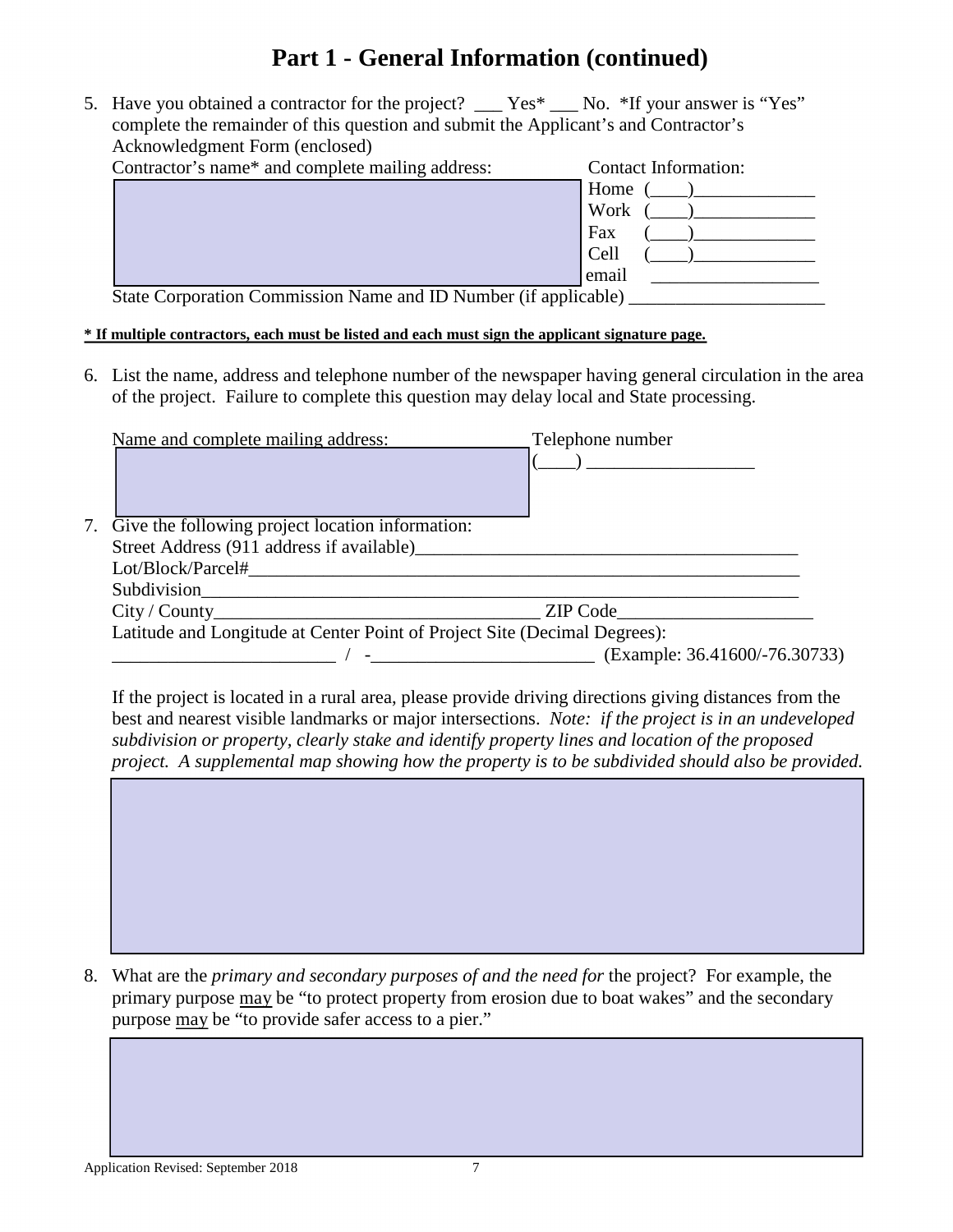# **Part 1 - General Information (continued)**

- 9. Proposed use (check one):
	- \_\_\_ Single user (private, non-commercial, residential)
	- \_\_\_ Multi-user (community, commercial, industrial, government)
- 10. Describe alternatives considered and the measures that will be taken to avoid and minimize impacts, to the maximum extent practicable, to wetlands, surface waters, submerged lands, and buffer areas associated with any disturbance (clearing, grading, excavating) during and after project construction. *Please be advised that unavoidable losses of tidal wetlands and/or aquatic resources may require compensatory mitigation.*

- 11. Is this application being submitted for after-the-fact authorization for work which has already begun or been completed? Yes No. If yes, be sure to clearly depict the portions of the project which are already complete in the project drawings.
- 12. Approximate cost of the entire project (materials, labor, etc.): \$ Approximate cost of that portion of the project that is channelward of mean low water:  $\sim$
- 13. Completion date of the proposed work:\_\_\_\_\_\_\_\_\_\_\_\_\_\_\_\_\_\_\_\_\_\_\_\_\_\_\_\_\_\_\_\_-\_\_\_\_\_\_\_\_\_\_\_\_\_
- 14. Adjacent Property Owner Information: List the name and complete **mailing address**, including zip code, of each adjacent property owner to the project. (NOTE: If you own the adjacent lot, provide the requested information for the first adjacent parcel beyond your property line.) Failure to provide this information may result in a delay in the processing of your application by VMRC.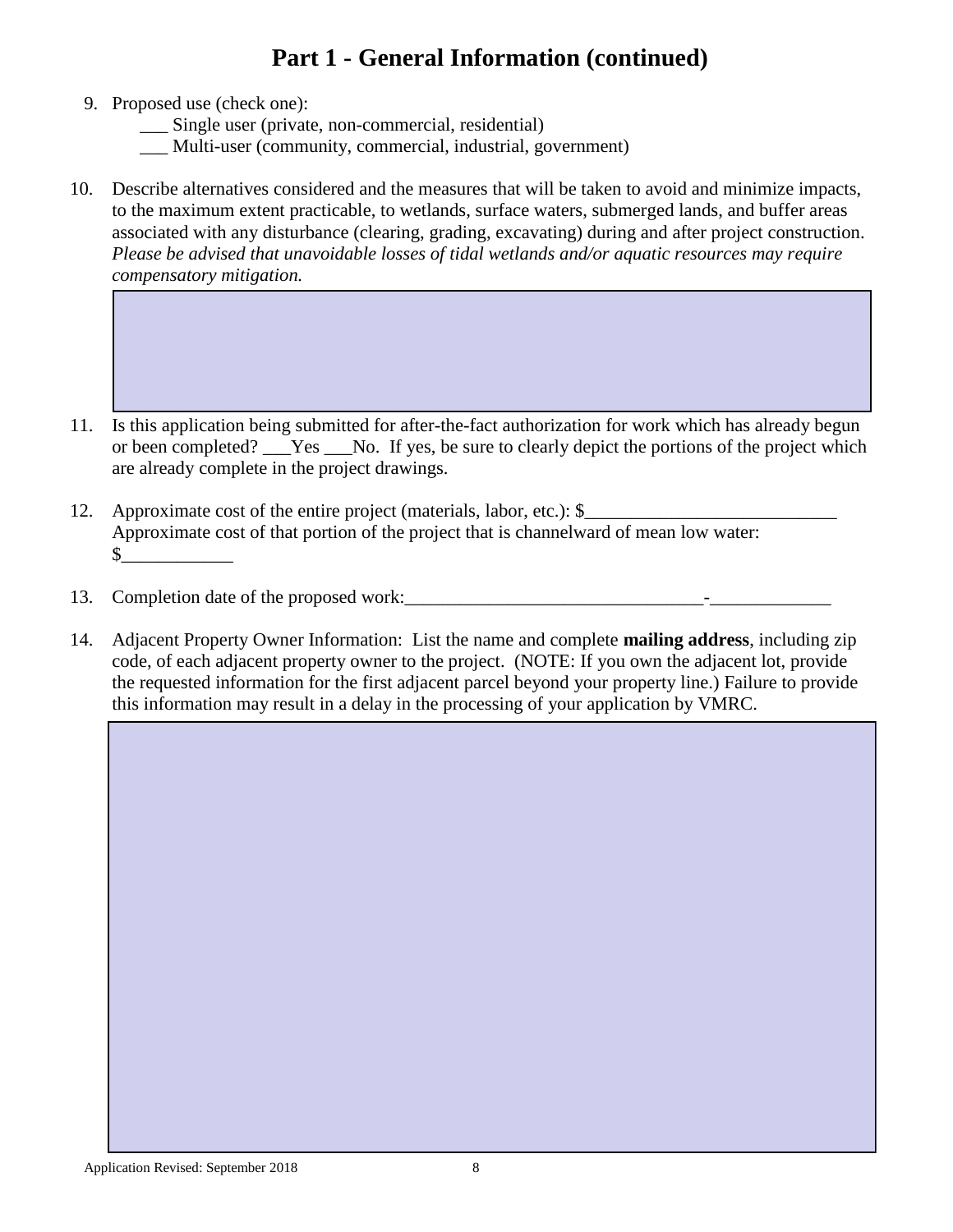## **Part 2 - Signatures**

#### **1. Applicants and property owners (if different from applicant). NOTE: REQUIRED FOR ALL PROJECTS**

**PRIVACY ACT STATEMENT: The Department of the Army permit program is authorized by Section 10 of the Rivers and Harbors Act of 1899, Section 404 of the Clean Water Act, and Section 103 of the Marine Protection Research and Sanctuaries Act of 1972. These laws require that individuals obtain permits that authorize structures and work in or affecting navigable waters of the United States, the discharge of dredged or fill material into waters of the United States, and the transportation of dredged material for the purpose of dumping it into ocean waters prior to undertaking the activity. Information provided in the Joint Permit Application will be used in the permit review process and is a matter of public record once the application is filed. Disclosure of the requested information is voluntary, but it may not be possible to evaluate the permit application or to issue a permit if the information requested is not provided.**

**CERTIFICATION: I am hereby applying for all permits typically issued by the DEQ, VMRC, USACE, and/or Local Wetlands Boards for the activities I have described herein. I agree to allow the duly authorized representatives of any regulatory or advisory agency to enter upon the premises of the project site at reasonable times to inspect and photograph site conditions, both in reviewing a proposal to issue a permit and after permit issuance to determine compliance with the permit.** 

**In addition, I certify under penalty of law that this document and all attachments were prepared under my direction or supervision in accordance with a system designed to assure that qualified personnel properly gather and evaluate the information submitted. Based on my inquiry of the person or persons who manage the system or those persons directly responsible for gathering the information, the information submitted is, to the best of my knowledge and belief, true, accurate, and complete. I am aware that there are significant penalties for submitting false information, including the possibility of fine and imprisonment for knowing violations.**

| Applicant's Legal Name (printed/typed)                                       | (Use if more than one applicant) |
|------------------------------------------------------------------------------|----------------------------------|
| Applicant's Signature                                                        | (Use if more than one applicant) |
| Date                                                                         |                                  |
| Property Owner's Legal Name (printed/typed)<br>(If different from Applicant) | (Use if more than one owner)     |
| Property Owner's Signature                                                   | (Use if more than one owner)     |
| Date                                                                         |                                  |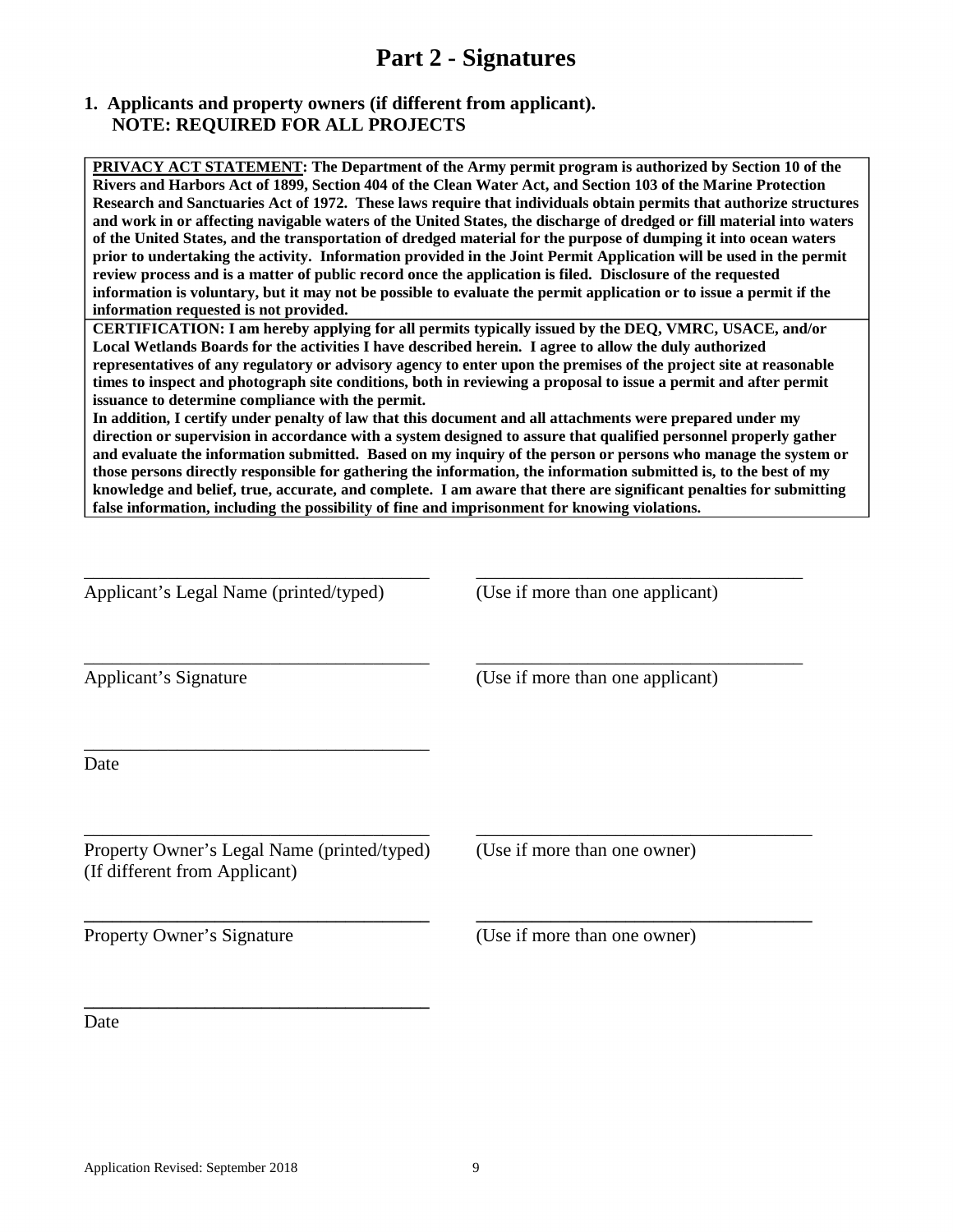## **Part 2 – Signatures (continued)**

#### *2. Applicants having agents (if applicable)*

#### **CERTIFICATION OF AUTHORIZATION**

I (we),\_\_\_\_\_\_\_\_\_\_\_\_\_\_\_\_\_\_\_\_\_, hereby certify that I (we) have authorized \_\_\_\_\_\_\_\_\_\_\_\_\_\_\_\_\_\_\_\_\_\_\_\_\_\_\_\_

 $(Applicant's legal name(s))$ 

to act on my behalf and take all actions necessary to the processing, issuance and acceptance of this permit and any and all standard and special conditions attached.

We hereby certify that the information submitted in this application is true and accurate to the best of our knowledge.

**\_\_\_\_\_\_\_\_\_\_\_\_\_\_\_\_\_\_\_\_\_\_\_\_\_\_\_\_\_\_\_\_\_\_\_\_\_ \_\_\_\_\_\_\_\_\_\_\_\_\_\_\_\_\_\_\_\_\_\_\_\_\_\_\_\_\_\_\_\_\_\_** 

(Agent's Signature) (Use if more than one agent)

(Date)

**\_\_\_\_\_\_\_\_\_\_\_\_\_\_\_\_\_\_\_\_\_\_\_\_\_\_\_\_\_\_\_\_\_\_\_\_\_ \_\_\_\_\_\_\_\_\_\_\_\_\_\_\_\_\_\_\_\_\_\_\_\_\_\_\_\_\_\_\_\_\_\_**  (Applicant's Signature) (Use if more than one applicant)

(Date)

### *3. Applicant's having contractors (if applicable)*

### **CONTRACTOR ACKNOWLEDGEMENT**

\_\_\_\_\_\_\_\_\_\_\_\_\_\_\_\_\_\_\_\_\_\_\_\_\_\_\_\_\_\_\_\_\_\_\_\_\_

\_\_\_\_\_\_\_\_\_\_\_\_\_\_\_\_\_\_\_\_\_\_\_\_\_\_\_\_\_\_\_\_\_\_\_\_\_

I (we), \_\_\_\_\_\_\_\_\_\_\_\_\_\_\_\_\_\_\_\_\_\_\_\_\_\_\_\_\_\_\_\_\_\_, have contracted\_\_\_\_\_\_\_\_\_\_\_\_\_\_\_\_\_\_\_\_\_

(Applicant's legal name(s)) (Contractor's name(s))

to perform the work described in this Joint Permit Application, signed and dated\_\_\_\_\_\_\_\_\_\_\_\_\_\_\_\_\_\_\_\_\_\_\_\_\_\_\_\_\_\_

We will read and abide by all conditions set forth in all Federal, State and Local permits as required for this project. We understand that failure to follow the conditions of the permits may constitute a violation of applicable Federal, state and local statutes and that we will be liable for any civil and/or criminal penalties imposed by these statutes. In addition, we agree to make available a copy of any permit to any regulatory representative visiting the project to ensure permit compliance. If we fail to provide the applicable permit upon request, we understand that the representative will have the option of stopping our operation until it has been determined that we have a properly signed and executed permit and are in full compliance with all terms and conditions.

Contractor's name or name of firm

\_\_\_\_\_\_\_\_\_\_\_\_\_\_\_\_\_\_\_\_\_\_\_\_\_\_\_\_\_\_\_\_\_

\_\_\_\_\_\_\_\_\_\_\_\_\_\_\_\_\_\_\_\_\_\_\_\_\_\_\_\_\_\_\_\_\_

Contractor's or firms address

\_\_\_\_\_\_\_\_\_\_\_\_\_\_\_\_\_\_\_\_\_\_\_\_\_\_\_\_\_\_\_\_\_ \_\_\_\_\_\_\_\_\_\_\_\_\_\_\_\_\_\_\_\_\_\_\_\_\_\_\_\_\_\_\_\_\_\_\_\_\_\_ Contractor's signature and title Contractor's License Number

\_\_\_\_\_\_\_\_\_\_\_\_\_\_\_\_\_\_\_\_\_\_\_\_\_\_\_\_\_\_\_\_\_ \_\_\_\_\_\_\_\_\_\_\_\_\_\_\_\_\_\_\_\_\_\_\_\_\_\_\_\_\_\_\_\_\_\_\_\_\_\_

Applicant's signature (use if more than one applicant)

Date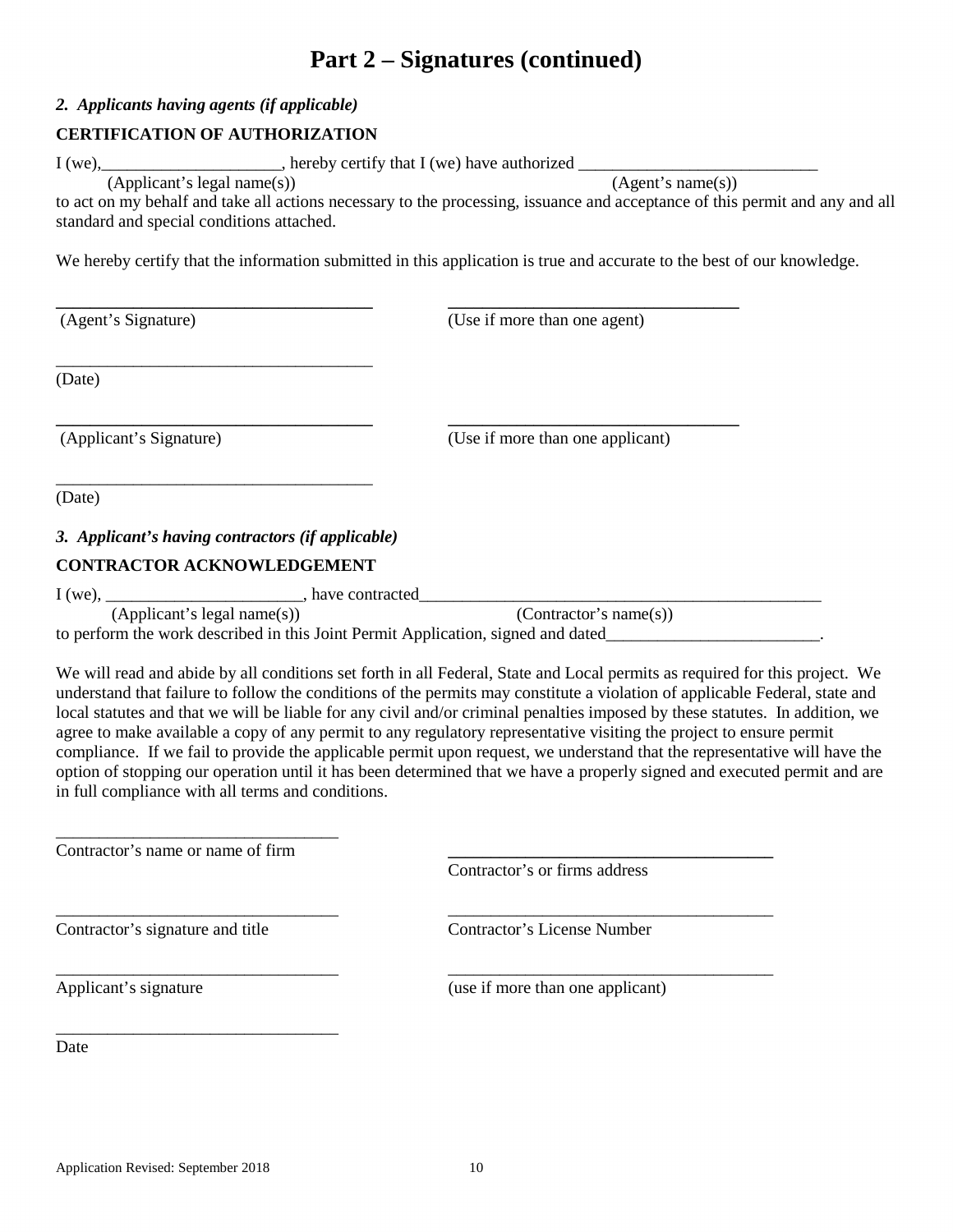## **Part 2 – Signatures (continued)**

## **ADJACENT PROPERTY OWNER'S ACKNOWLEDGEMENT FORM**

I (we), \_\_\_\_\_\_\_\_\_\_\_\_\_\_\_\_\_\_\_\_\_\_\_\_\_\_\_\_\_\_\_\_\_\_\_\_\_, own land next to (across the water

(Print adjacent/nearby property owner's name)

from/on the same cove as) the land of\_\_\_\_\_\_\_\_\_\_\_\_\_\_\_\_\_\_\_\_\_\_\_\_\_\_\_\_\_\_\_\_\_\_\_\_\_\_\_.

(Print applicant's name(s))

I have reviewed the applicant's project drawings dated \_\_\_\_\_\_\_\_\_\_\_\_\_\_\_\_\_\_\_\_\_\_\_\_\_

(Date)

to be submitted for all necessary federal, state and local permits.

I HAVE NO COMMENT\_\_\_\_\_\_\_ ABOUT THE PROJECT.

I DO NOT OBJECT \_\_\_\_\_\_ TO THE PROJECT.

I OBJECT **TO THE PROJECT.** 

**The applicant has agreed to contact me for additional comments if the proposal changes prior to construction of the project.**

(Before signing this form be sure you have checked the appropriate option above).

\_\_\_\_\_\_\_\_\_\_\_\_\_\_\_\_\_\_\_\_\_\_\_\_\_\_\_\_\_\_\_\_\_\_\_\_\_ Adjacent/nearby property owner's signature(s)

\_\_\_\_\_\_\_\_\_\_\_\_\_\_\_\_\_\_\_\_\_\_\_\_

Date

**Note: If you object to the proposal, the reason(s) you oppose the project must be submitted in writing to VMRC. An objection will not necessarily result in denial of the project; however, valid complaints will be given full consideration during the permit review process.**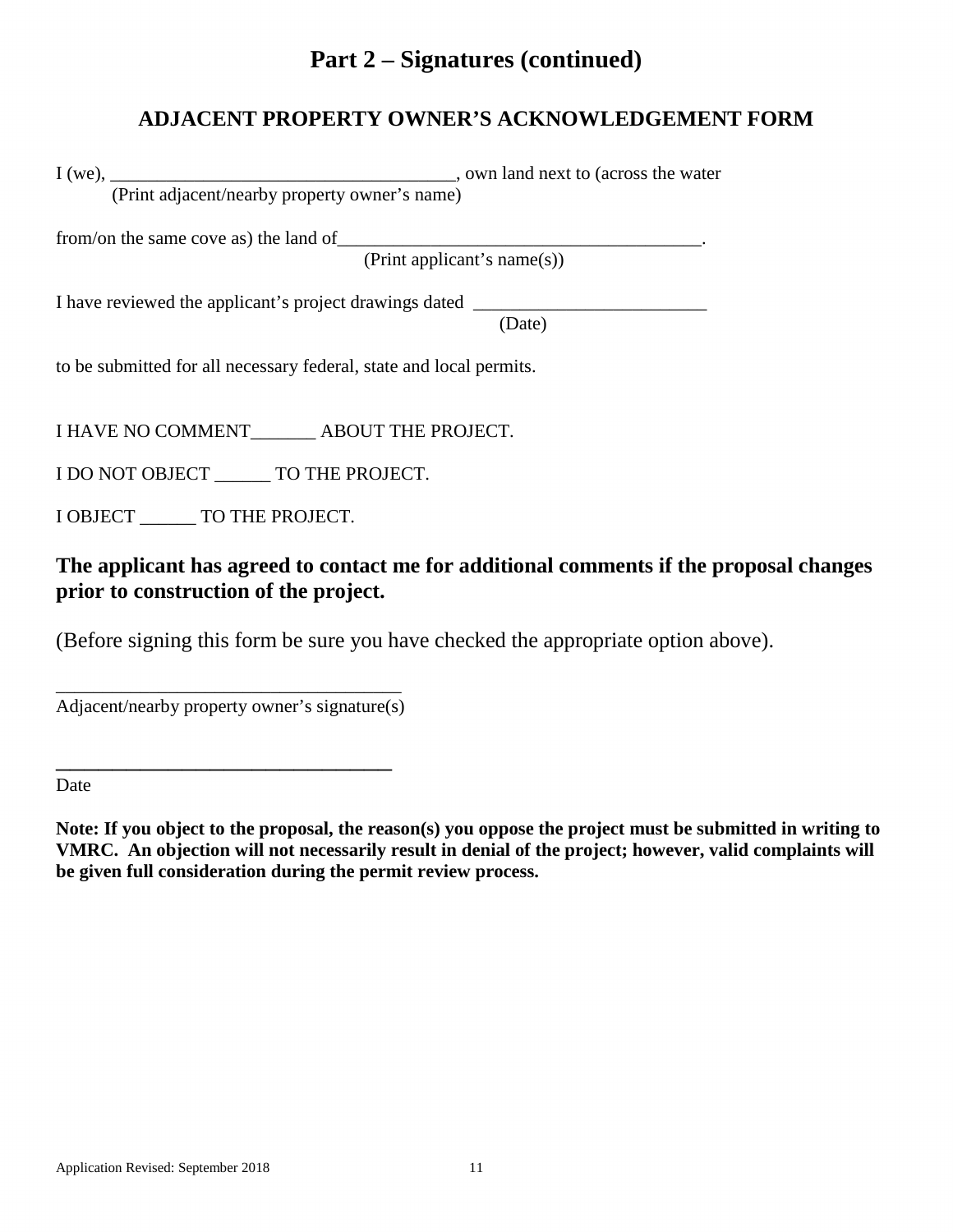## **Part 2 – Signatures (continued)**

## **ADJACENT PROPERTY OWNER'S ACKNOWLEDGEMENT FORM**

I (we), \_\_\_\_\_\_\_\_\_\_\_\_\_\_\_\_\_\_\_\_\_\_\_\_\_\_\_\_\_\_\_\_\_\_\_\_\_, own land next to (across the water (Print adjacent/nearby property owner's name)

from/on the same cove as) the land of\_\_\_\_\_\_\_\_\_\_\_\_\_\_\_\_\_\_\_\_\_\_\_\_\_\_\_\_\_\_\_\_\_\_\_\_\_\_\_\_.

(Print applicant's name(s))

I have reviewed the applicant's project drawings dated \_\_\_\_\_\_\_\_\_\_\_\_\_\_\_\_\_\_\_\_\_\_\_\_\_

(Date)

to be submitted for all necessary federal, state and local permits.

I HAVE NO COMMENT\_\_\_\_\_\_\_ ABOUT THE PROJECT.

I DO NOT OBJECT \_\_\_\_\_\_ TO THE PROJECT.

I OBJECT **TO THE PROJECT.** 

### **The applicant has agreed to contact me for additional comments if the proposal changes prior to construction of the project.**

(Before signing this form, be sure you have checked the appropriate option above).

\_\_\_\_\_\_\_\_\_\_\_\_\_\_\_\_\_\_\_\_\_\_\_\_\_\_\_\_\_\_\_\_\_\_\_\_\_ Adjacent/nearby property owner's signature(s)

\_\_\_\_\_\_\_\_\_\_\_\_\_\_\_\_\_\_\_\_\_\_\_\_

Date

**Note: If you object to the proposal, the reason(s) you oppose the project must be submitted in writing to VMRC. An objection will not necessarily result in denial of the project; however, valid complaints will be given full consideration during the permit review process.**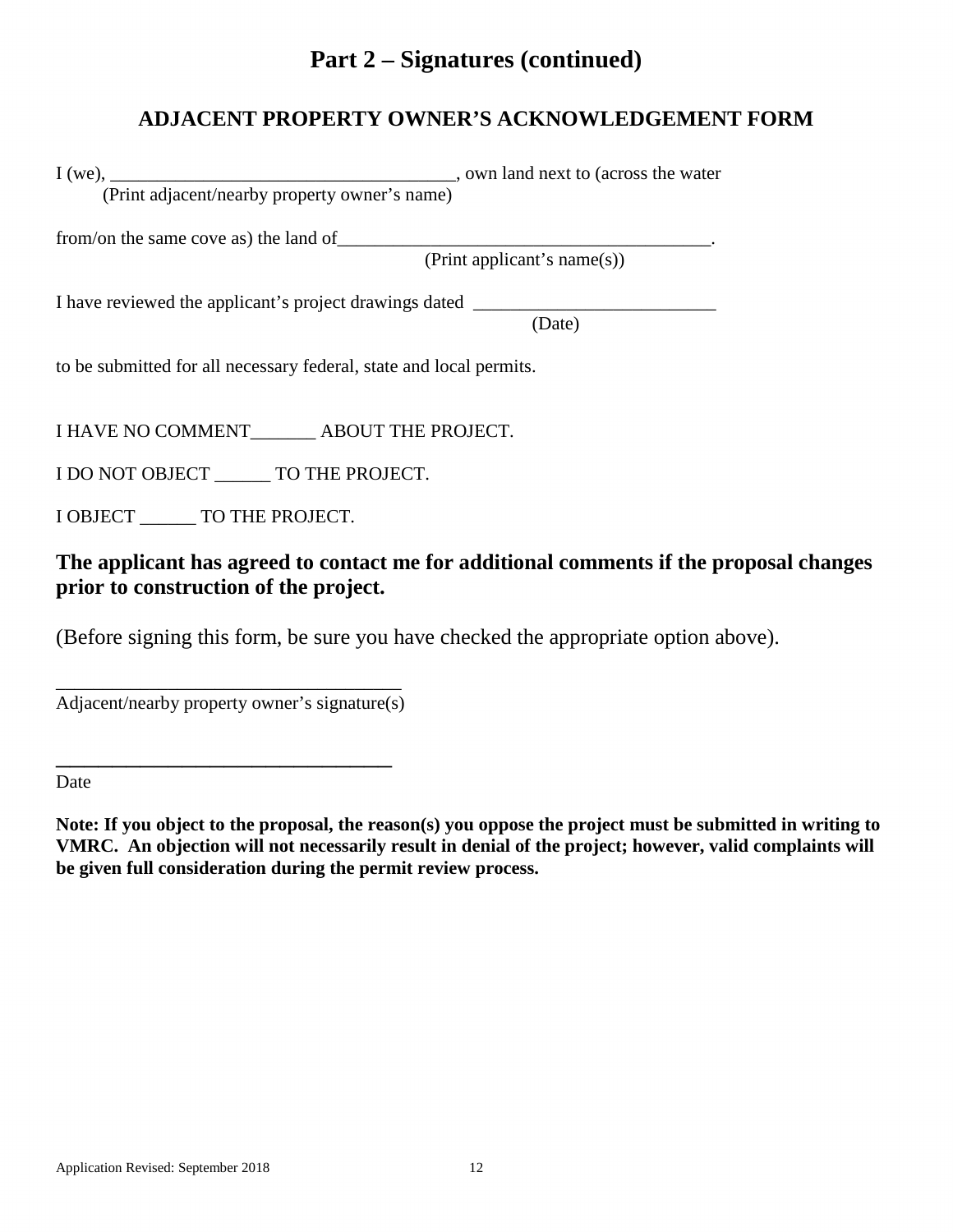

**Please review the 18-RP-17 enclosure before completing this form and note 18-RP-17 can only be used for proposed PRIVATE USE structures that comply with the terms and conditions of 18-RP-17. Copies can be obtained online at [http://www.nao.usace.army.mil/Missions/Regulatory/RBregional/.](http://www.nao.usace.army.mil/Missions/Regulatory/RBregional/)** 

| YES□ NO□      | (1) Has the permittee reviewed the 18-RP-17 enclosure and verified that the proposed<br>structure(s) is in compliance with all the terms, conditions, and limitations of 18-RP-17?                                                                                                                                                                                                                                                                                                                                                                                                                                                                               |
|---------------|------------------------------------------------------------------------------------------------------------------------------------------------------------------------------------------------------------------------------------------------------------------------------------------------------------------------------------------------------------------------------------------------------------------------------------------------------------------------------------------------------------------------------------------------------------------------------------------------------------------------------------------------------------------|
| YES□ NO□      | (2) Does the proposed structure(s) extend no more than one-fourth of the distance across the<br>waterway measured from either mean high water (MHW) to MHW (including all channelward<br>wetlands) or ordinary high water (OHW) to OHW (including all channelward wetlands)?                                                                                                                                                                                                                                                                                                                                                                                     |
| YES□ NO□      | (3) Does the proposed structure(s) extend no more than 300 feet from MHW or OHW (including<br>all channelward wetlands)?                                                                                                                                                                                                                                                                                                                                                                                                                                                                                                                                         |
| YES□ NO□ N/A□ | (4) Does the proposed structure(s) attach to the upland at a point landward of MHW or OHW<br>(including all channelward wetlands)?                                                                                                                                                                                                                                                                                                                                                                                                                                                                                                                               |
| YES□ NO□ N/A□ | (5) If the proposed structure(s) crosses wetland vegetation, is it an open-pile design that has a<br>$maximum$ width of five (5) feet and a $minimum$ height of four (4) feet between the decking and the<br>wetland substrate?                                                                                                                                                                                                                                                                                                                                                                                                                                  |
| YES□ NO□ N/A□ | (6) Does the proposed structure(s) include no more than two (2) boatlifts and no more than two<br>(2) boat slips?                                                                                                                                                                                                                                                                                                                                                                                                                                                                                                                                                |
| YES□ NO□ N/A□ | (7) Is the open-sided roof structure designed to shelter a boat $\leq 700$ square feet and/or is the<br>open sided roof structure or gazebo structure designed to shelter a pier ≤ 400 square feet?                                                                                                                                                                                                                                                                                                                                                                                                                                                              |
| YES□ NO□ N/A□ | (8) Are all piles associated with the proposed structure(s) non-steel, less than or equal to 12" in<br>diameter, and will less than or equal to 25 piles be installed channelward of MHW?                                                                                                                                                                                                                                                                                                                                                                                                                                                                        |
| YES□ NO□ N/A□ | (9) Is all work occurring behind cofferdams, turbidity curtains, or other methods to control turbidity<br>being utilized when operationally feasible and federally listed threatened or endangered species<br>may be present?                                                                                                                                                                                                                                                                                                                                                                                                                                    |
| YES□ NO□ N/A□ | (10) If the proposed structure(s) is to be located within an anadromous fish use area, will the<br>prospective permittee adhere to the anadromous fish use area time of year restriction (TOYR)<br>prohibiting in-water work from occurring between February 15 through June 30 of any given year<br>if (1) piles are to be installed with a cushioned impact hammer and there is less than 492 feet<br>between the most channelward pile and mean low water (MLW) on the opposite shoreline or (2)<br>piles are to be installed with a vibratory hammer and there is less than 384 feet between the most<br>channelward pile and MLW on the opposite shoreline? |
| YES□ NO□      | (11) Is all work occurring outside of submerged aquatic vegetation (SAV) mapped by the Virginia<br>Institute of Marine Sciences' (VIMS) most recent survey year and 5 year composite?                                                                                                                                                                                                                                                                                                                                                                                                                                                                            |
| YES□ NO□      | (12) Has the permittee ensured the construction and/or installation of the proposed structure(s)<br>will not affect federally listed threatened or endangered species or designated critical habitat?                                                                                                                                                                                                                                                                                                                                                                                                                                                            |
| YES□ NO□      | (13) Will the proposed structure be located outside of Broad Creek in Middlesex County,<br>Fisherman's Cove in Norfolk, or the Salt Ponds in Hampton?                                                                                                                                                                                                                                                                                                                                                                                                                                                                                                            |
| YES□ NO□      | (14) Will the proposed structure(s) be located outside of the waterways containing a Federal<br>Navigation Project listed in Permit Specific Condition 12 of 18-RP-17 and/or will all portions of the<br>proposed structure(s) be located more than 85 feet from the Federal Navigation Project?                                                                                                                                                                                                                                                                                                                                                                 |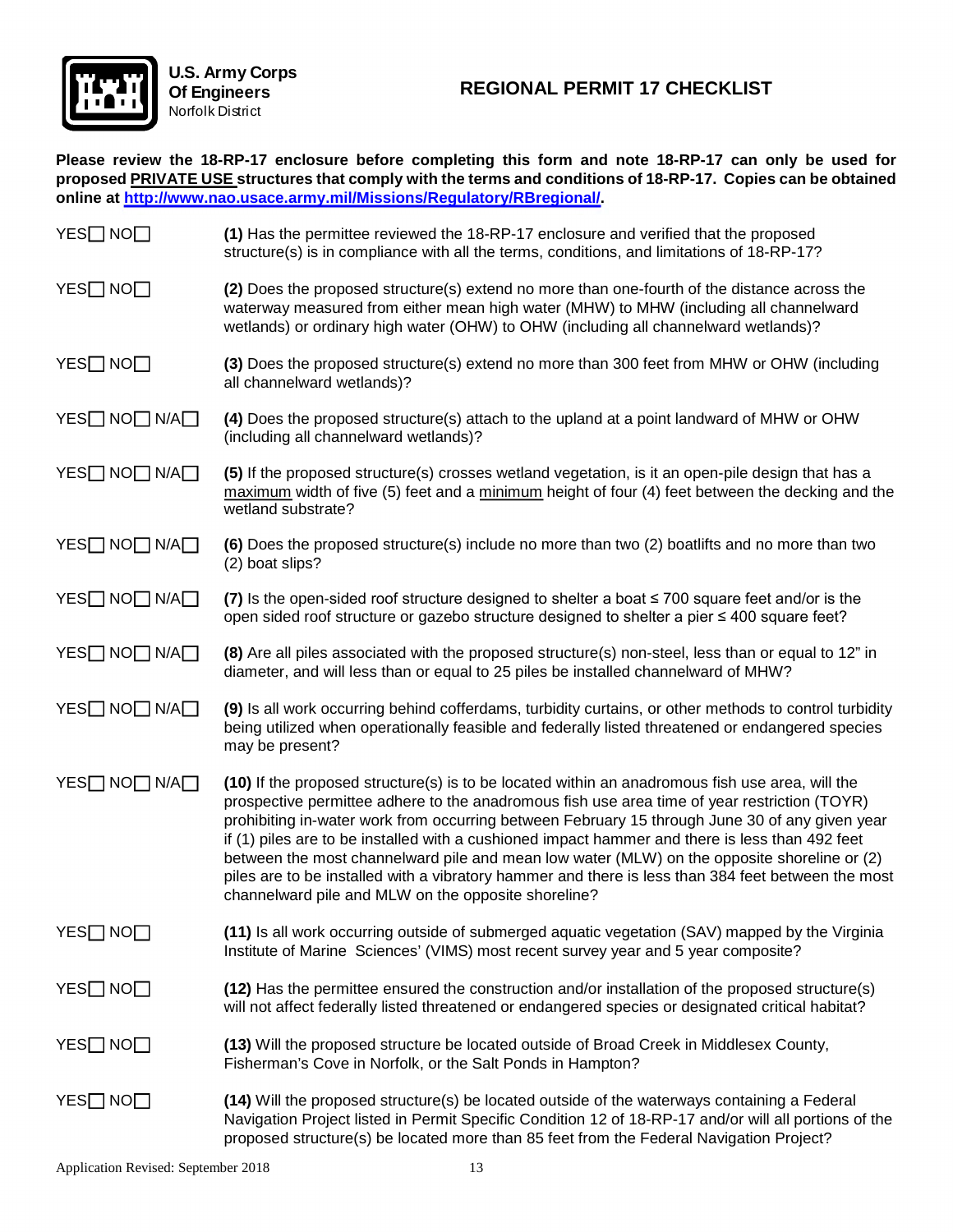| YES□ NO□      | (15) Will the proposed structure(s) be located outside a USACE Navigation and Flood Risk<br>Management project area?                                                                                                                                                                                                                                                                                                                                                                                                                                                                                                                                                                                                                                                               |
|---------------|------------------------------------------------------------------------------------------------------------------------------------------------------------------------------------------------------------------------------------------------------------------------------------------------------------------------------------------------------------------------------------------------------------------------------------------------------------------------------------------------------------------------------------------------------------------------------------------------------------------------------------------------------------------------------------------------------------------------------------------------------------------------------------|
| YES□ NO□      | (16) Will the proposed structure(s) be located outside of any Designated Trout Waters?                                                                                                                                                                                                                                                                                                                                                                                                                                                                                                                                                                                                                                                                                             |
| YES□ NO□ N/A□ | (17) If the proposed structure(s) includes flotation units, will the units be made of materials that<br>will not become waterlogged or sink if punctured?                                                                                                                                                                                                                                                                                                                                                                                                                                                                                                                                                                                                                          |
| YES□ NO□ N/A□ | (18) If the proposed structure(s) includes flotation units, will the floating sections be braced so<br>they will not rest on the bottom during periods of low water?                                                                                                                                                                                                                                                                                                                                                                                                                                                                                                                                                                                                               |
| YES□ NO□      | (19) Is the proposed structure(s) made of suitable materials and practical design so as to<br>reasonably ensure a safe and sound structure?                                                                                                                                                                                                                                                                                                                                                                                                                                                                                                                                                                                                                                        |
| YES□ NO□      | (20) Will the proposed structure(s) be located on the property in accordance with the local zoning<br>requirements?                                                                                                                                                                                                                                                                                                                                                                                                                                                                                                                                                                                                                                                                |
| YES□ NO□ N/A□ | (21) If the proposed structure(s) includes a device used for shellfish gardening, will the device be<br>attached directly to a pier and limited to a total of 160 square feet?                                                                                                                                                                                                                                                                                                                                                                                                                                                                                                                                                                                                     |
| YES□ NO□ N/A□ | (22) If the proposed structure(s) includes a device used for shellfish gardening, does the<br>permittee recognize this RP does not negate their responsibility to obtain an oyster gardening<br>permit (General Permit #3) from Virginia Marina Resources Commission (VMRC)'s Habitat<br>Management Division? Please refer to Appendix D of the Tidewater JPA for more details on<br>VMRC's aquaculture requirements.                                                                                                                                                                                                                                                                                                                                                              |
| YES□ NO□      | (23) Does the permittee recognize this RP does not authorize any dredging or filling of waters the<br>United States (including wetlands) and does not imply that future dredging proposals will be<br>approved by the Corps?                                                                                                                                                                                                                                                                                                                                                                                                                                                                                                                                                       |
| YES□ NO□      | (24) Does the permittee understand that by accepting 18-RP-17, the permittee accepts all of the<br>terms and conditions of the permit, including the limits of Federal liability contained in the 18-RP-<br>17 enclosure? Does the permittee acknowledge that the structures permitted under 18-RP-17<br>may be exposed to waves caused by passing vessels and that the permittee is solely responsible<br>for the integrity of the structures permitted under 18-RP-17 and the exposure of such structures<br>and vessels moored to such structures to damage from waves? Does the permittee accept that<br>the United States is not liable in any way for such damage and that it shall not seek to involve the<br>United States in any actions or claims regarding such damage? |

**IF YOU HAVE ANSWERED "NO" TO ANY OF THE QUESTIONS ABOVE, REGIONAL PERMIT 17 (18-RP-17) DOES NOT APPLY AND YOU ARE REQUIRED TO OBTAIN WRITTEN AUTHORIZATION FROM THE CORPS PRIOR TO PERFORMING THE WORK.**

**IF YOU HAVE ANSWERED "YES" (OR "N/A", WHERE APPLICABLE) TO ALL OF THE QUESTIONS ABOVE, YOU ARE IN COMPLIANCE WITH REGIONAL PERMIT 17 (18-RP-17). PLEASE SIGN BELOW, ATTACH, AND SUBMIT THIS CHECKLIST WITH YOUR COMPLETED JOINT PERMIT APPLICATION (JPA). THIS SIGNED CERTIFICATE SERVES AS YOUR LETTER OF AUTHORIZATION FROM THE CORPS. YOU WILL NOT RECEIVE ANY OTHER WRITTEN AUTHORIZATION FROM THE CORPS; HOWEVER, YOU MAY NOT PROCEED WITH CONSTRUCTION UNTIL YOU HAVE OBTAINED ALL OTHER NECESSARY STATE AND LOCAL PERMITS.**

**I CERTIFY THAT I HAVE READ AND UNDERSTAND ALL CONDITIONS OF THE REGIONAL PERMIT 17 (18-RP-17), DATED SEPTEMBER 2018, ISSUED BY THE US ARMY CORPS OF ENGINEERS, NORFOLK DISTRICT REGULATORY BRANCH (CENAO-WRR), NORFOLK, VIRGINIA.** 

**\_\_\_\_\_\_\_\_\_\_\_\_\_\_\_\_\_\_\_\_\_\_\_\_\_\_\_\_\_\_\_\_\_ \_\_\_\_\_\_\_\_\_\_\_\_\_\_\_\_\_\_\_\_\_\_\_\_\_\_\_\_\_\_\_\_\_\_\_\_\_** 

|  | Proposed work to be located at: |
|--|---------------------------------|
|--|---------------------------------|

**Signature of Property Owner(s) or Agent** 

**Date\_\_\_\_\_\_\_\_\_\_\_\_\_\_\_\_\_\_\_\_\_\_\_\_\_\_\_\_\_ \_\_\_\_\_\_\_\_\_\_\_\_\_\_\_\_\_\_\_\_\_\_\_\_\_\_\_\_\_\_\_\_\_\_\_\_\_**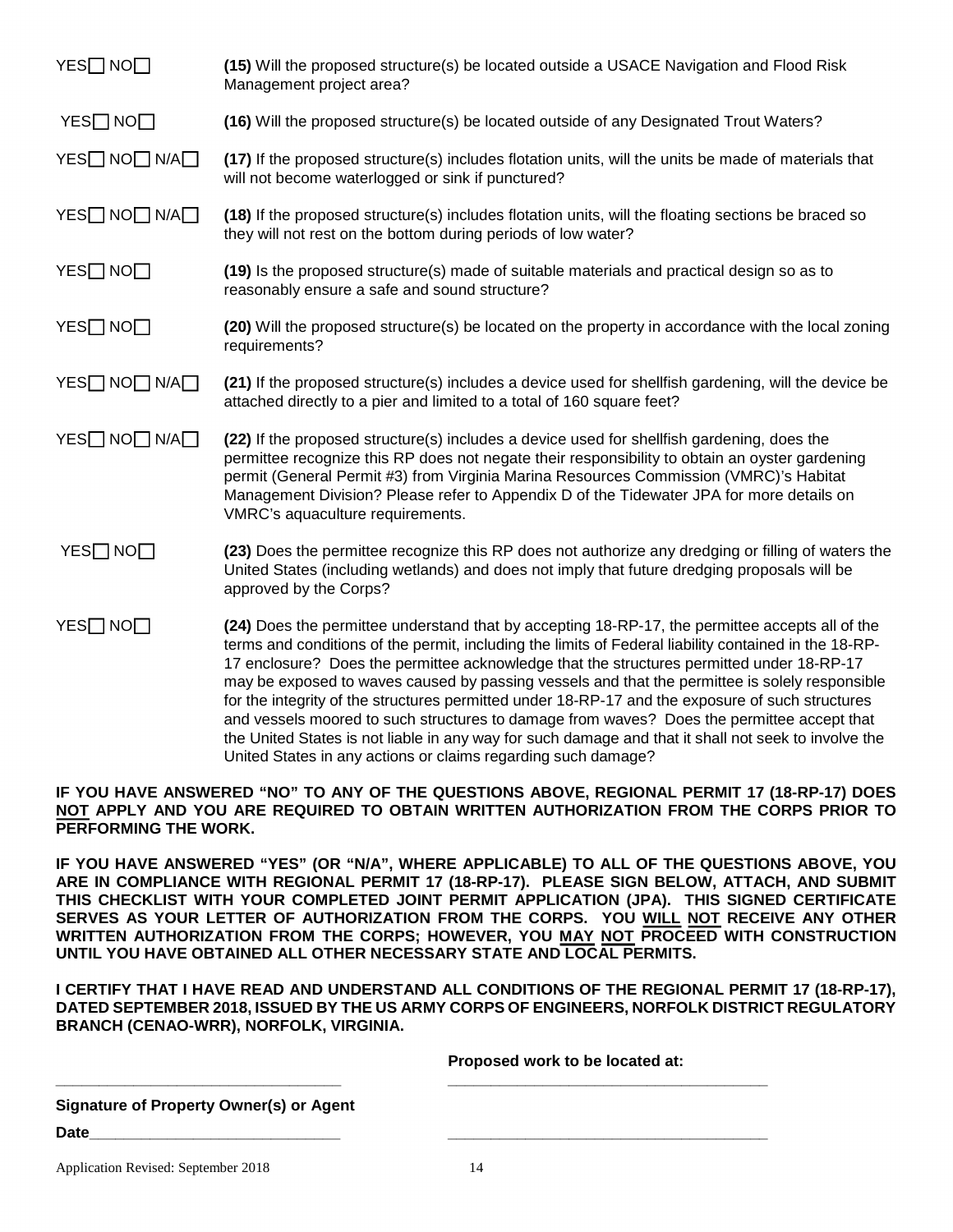# **Part 3 – Appendices**

Please complete and submit the appendix questions applicable to your project, and attach the required vicinity map(s) and drawings to your application. If an item does not apply to your project, please write "N/A" in the space provided.

**------------------------------------------------------------------------------------------------------------** 

**Appendix A: Projects for Access** to the water such as private and community piers, boathouses, marinas, moorings, and boat ramps. Answer all questions that apply.

1. **Briefly describe your proposed project**.

| 2. | For private, noncommercial piers:                                         |
|----|---------------------------------------------------------------------------|
|    | Do you have an existing pier on your property? ____Yes____ No             |
|    | If yes, will it be removed? ____Yes ____No                                |
|    | Is your lot platted to the mean low water shoreline? _____Yes ______No    |
|    |                                                                           |
|    | Channelward of Mean High Water? ___________feet.                          |
|    | Channelward of Mean Low Water? feet.                                      |
|    | What is the area of the piers and platforms that will be constructed over |
|    | Tidal non-vegetated wetlands ______________ square feet.                  |
|    | Tidal vegetated wetlands _____________ square feet.                       |
|    |                                                                           |
|    | What is the total size of any and all L- or T-head platforms?<br>sq. ft.  |
|    | For boathouses, what is the overall size of the roof structure? sq. ft.   |
|    | Will your boathouse have sides? Yes No.                                   |

NOTE: All proposals for piers, boathouses and shelter roofs must be reviewed by the Virginia Marine Resources Commission (Commission or VMRC), however, pursuant to § [28.2-1203](http://law.lis.virginia.gov/vacode/title28.2/chapter12/section28.2-1203/) A 5 of the Code of Virginia a VMRC permit may not be required for such structures (except as required by subsection D of [§ 28.2-1205](http://law.lis.virginia.gov/vacode/title28.2/chapter12/section28.2-1205/) for piers greater than 100 feet in length involving commercially productive leased oyster or clam grounds), provided that (i) the piers do not extend beyond the navigation line or private pier lines established by the Commission or the United States Army Corps of Engineers (USACE), (ii) the piers do not exceed six feet in width and finger piers do not exceed five feet in width, (iii) any L or T head platforms and appurtenant floating docking platforms do not exceed, in the aggregate, 400 square feet, (iv) if prohibited by local ordinance open-sided shelter roofs or gazebo-type structures shall not be placed on platforms as described in clause (iii), but may be placed on such platforms if not prohibited by local ordinance, and (v) the piers are determined not to be a navigational hazard by the Commission. Subject to any applicable local ordinances, such piers may include an attached boat lift and an open-sided roof designed to shelter a single boat slip or boat lift. In cases in which open-sided roofs designed to shelter a single boat, boat slip or boat lift will exceed 700 square feet in coverage or the open-sided shelter roofs or gazebo structures exceed 400 square feet, and in cases in which an adjoining property owner objects to a proposed roof structure, permits shall be required as provided in § [28.2-1204.](http://law.lis.virginia.gov/vacode/title28.2/chapter12/section28.2-1204/)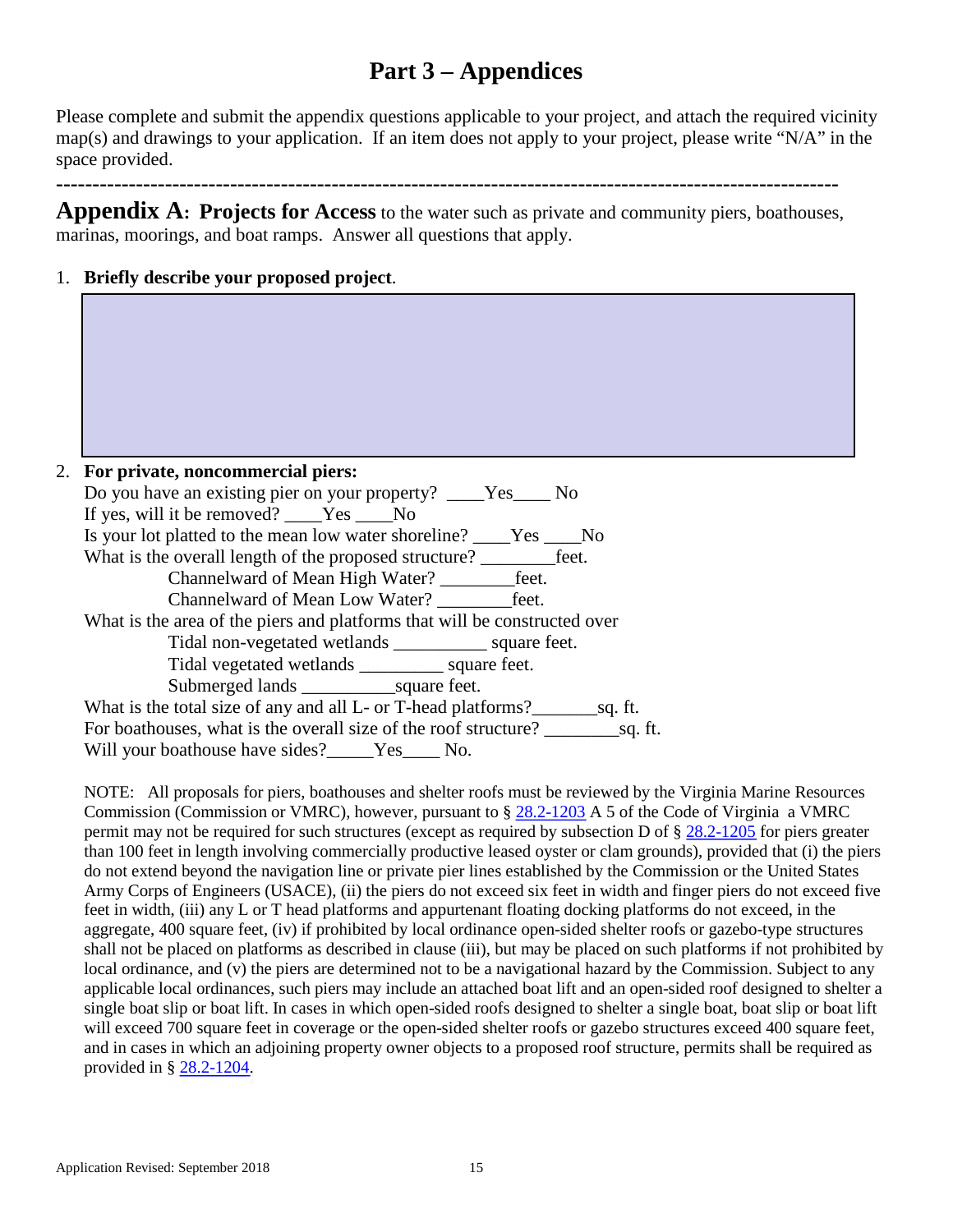- 3. **For USACE permits**, in cases where the proposed pier will encroach beyond one fourth the waterway width (as determined by measuring mean high water to mean high water or ordinary high water mark to ordinary high water mark), the following information must be included before the application will be considered complete. For an application to be considered complete:
	- a. The USACE MAY require depth soundings across the waterway at increments designated by the USACE project manager. Typically 10-foot increments for waterways less than 200 feet wide and 20 foot increments for waterways greater than 200 feet wide with the date and time the measurements were taken and how they were taken (e.g., tape, range finder, etc.).
	- b. The applicant MUST provide a justification as to purpose if the proposed work would extend a pier greater than one-fourth of the distance across the open water measured from mean high water or the channelward edge of the wetlands.
	- c. The applicant MUST provide justification if the proposed work would involve the construction of a pier greater than five feet wide or less than four feet above any wetland substrate.
- 4. Provide the type, size, and registration number of the vessel(s) to be moored at the pier or mooring buoy.

| Type | Length | Width | Draft | Registration # |
|------|--------|-------|-------|----------------|
|      |        |       |       |                |

- 5. For **Marinas, Commercial Piers, Governmental Piers, Community Piers and other non-private piers**, provide the following information:
	- A) Have you obtained approval for sanitary facilities from the Virginia Department of Health? (required pursuant to Section 28.2-1205 C of the Code of Virginia).
	- B) Will petroleum products or other hazardous materials be stored or handled at your facility?
	- C) Will the facility be equipped to off-load sewage from boats?
	- D) How many wet slips are proposed? How many are existing?
	- E) What is the area of the piers and platforms that will be constructed over Tidal non-vegetated wetlands \_\_\_\_\_\_\_\_\_\_ square feet Tidal vegetated wetlands \_\_\_\_\_\_\_\_\_ square feet Submerged lands \_\_\_\_\_\_\_\_\_\_square feet
- 6. For **boat ramps**, what is the overall length of the structure?\_\_\_\_\_\_\_\_feet.

From Mean High Water?<br>Let.

From Mean Low Water? feet.

Note: drawings must include the construction materials, method of installation, and all dimensions. If tending piers are proposed, complete the pier portion.

### **Note: If dredging or excavation is required, you must complete the Standard Joint Point Permit application.**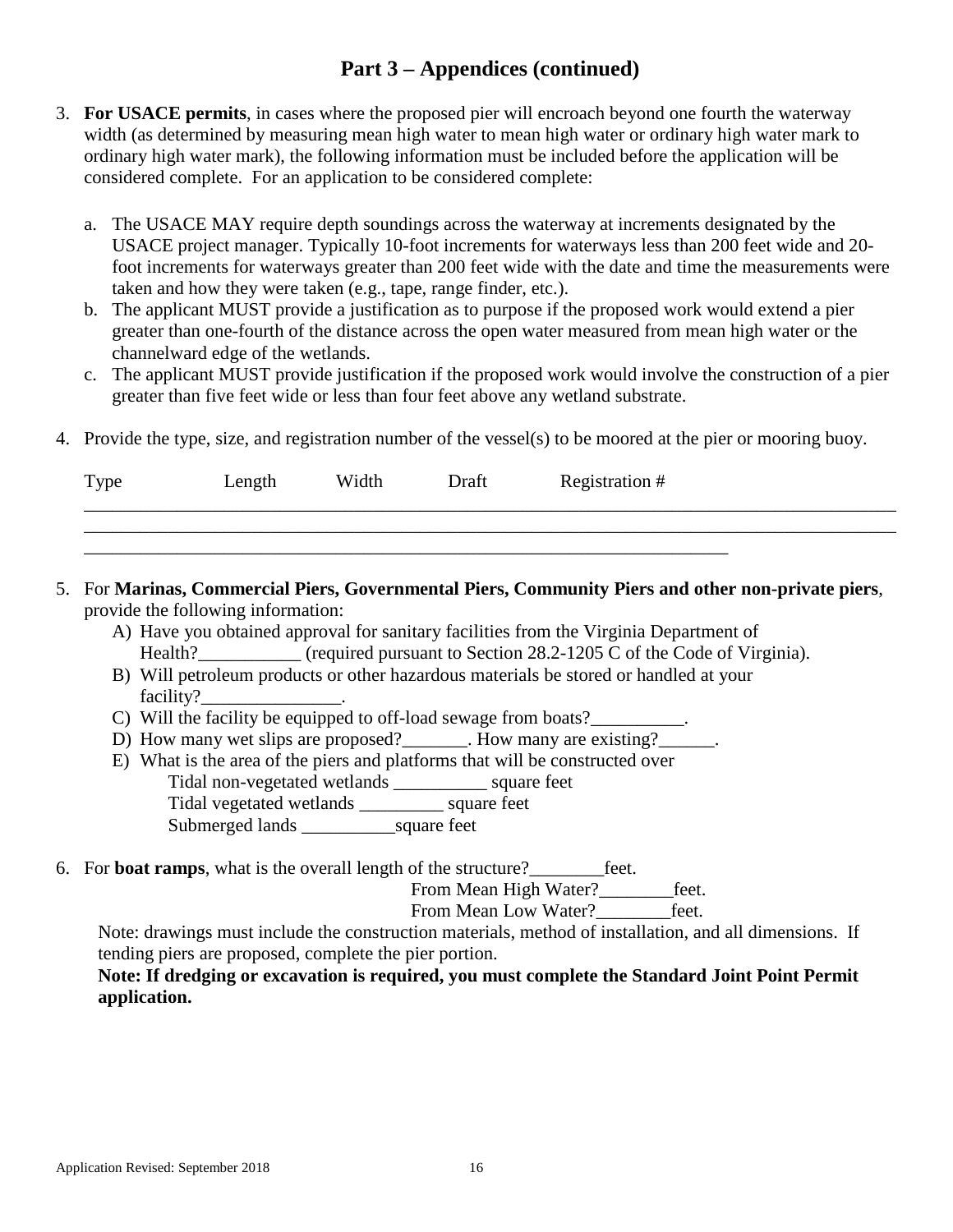**Appendix B: Projects for Shoreline Stabilization** in tidal wetlands, tidal waters and dunes/beaches including riprap revetments and associated backfill, marsh toe stabilization, bulkheads and associated backfill, breakwaters, beach nourishment, groins, jetties, and living shoreline projects. Answer all questions that apply. Please provide any reports provided from the Shoreline Erosion Advisory Service or VIMS**.** 

**NOTE:** It is the policy of the Commonwealth that living shorelines are the preferred alternative for stabilizing tidal shorelines (Va. Code § 28.2-104.1). **Information on non-structural, vegetative alternatives (i.e., Living Shoreline) for shoreline stabilization is available at [http://ccrm.vims.edu/coastal\\_zone/living\\_shorelines/index.html.](http://ccrm.vims.edu/coastal_zone/living_shorelines/index.html)** 

1. Describe each **revetment, bulkhead, marsh toe, breakwater, groin, jetty, other structure, or living shoreline project** separately in the space below. Include the overall length in linear feet, the amount of impacts in acres, and volume of associated backfill below mean high water and/or ordinary high water in cubic yards, as applicable:

2. What is the maximum encroachment channelward of mean high water?\_\_\_\_\_\_\_feet.

Channelward of mean low water? Feet. Channelward of the back edge of the dune or beach?\_\_\_\_\_feet.

- 3. Please calculate the square footage of encroachment over:
	- Vegetated wetlands square feet
	- Non-vegetated wetlands \_\_\_\_\_\_\_\_\_\_square feet
	- Subaqueous bottom \_\_\_\_\_\_\_\_\_\_square feet
	- Dune and/or beach square feet
- 4. For bulkheads, is any part of the project maintenance or replacement of a previously authorized, currently serviceable, existing structure? Yes No.

If yes, will the construction of the new bulkhead be no further than two (2) feet channelward of the existing bulkhead? Yes No.

If no, please provide an explanation for the purpose and need for the additional encroachment.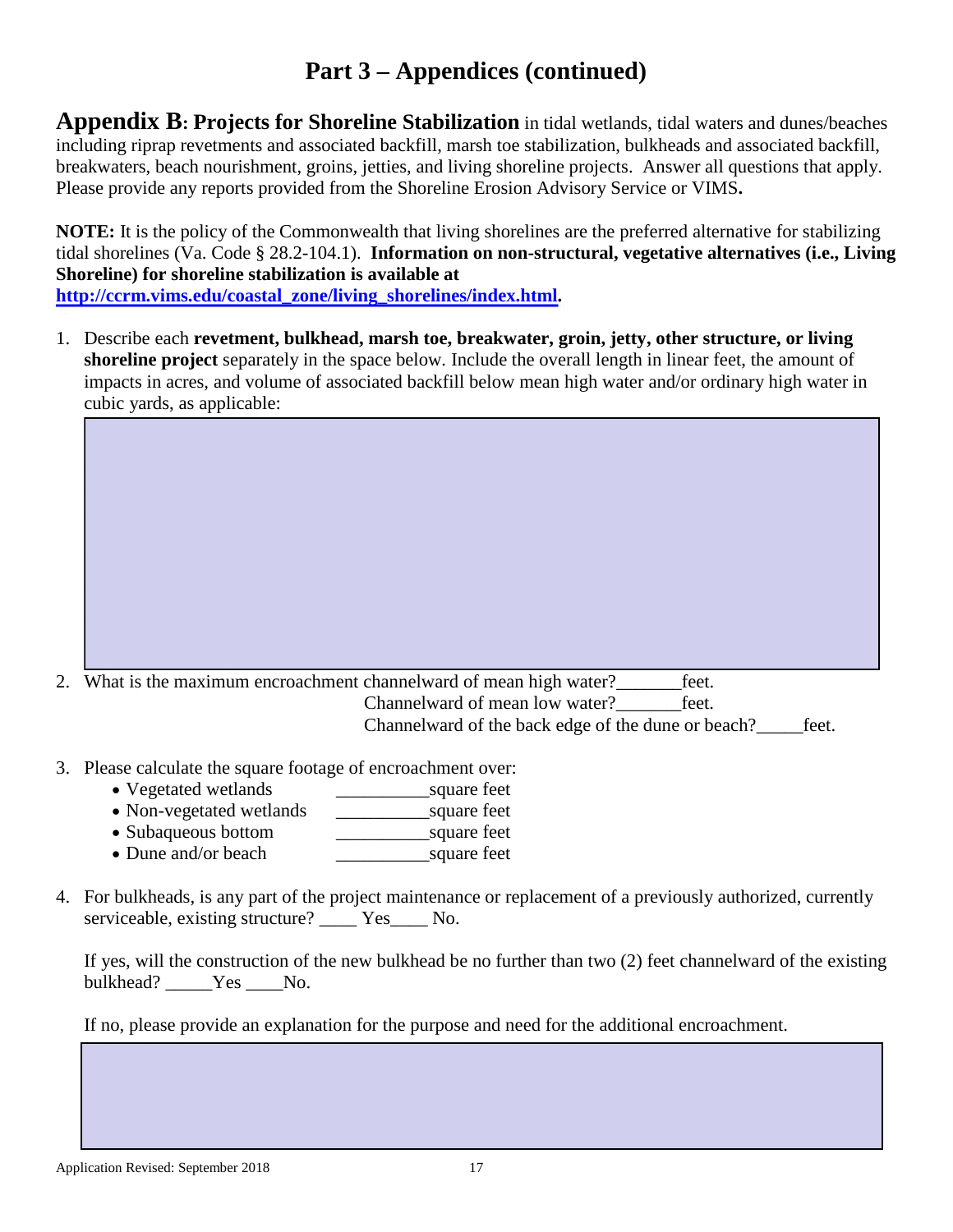5. Describe the type of construction and **all** materials to be used, including source of backfill material, if applicable (e.g., vinyl sheet-pile bulkhead, timber stringers and butt piles, 100% sand backfill from upland source; broken concrete core material with Class II quarry stone armor over filter cloth). **NOTE**: **Drawings must include construction details, including dimensions, design and all materials, including fittings if used**.

| 6. If using stone, broken concrete, etc. for your structure(s), what is the average weight of the: |                             |  |
|----------------------------------------------------------------------------------------------------|-----------------------------|--|
| Core (inner layer) material                                                                        | pounds per stone Class size |  |
| Armor (outer layer) material                                                                       | pounds per stone Class size |  |

7. For **beach nourishment**, including that associated with breakwaters, groins or other structures, provide the following:

| Volume of material | cubic yards channelward of mean low water<br>cubic yards landward of mean low water<br>cubic yards channelward of mean high water<br>cubic yards landward of mean high water |
|--------------------|------------------------------------------------------------------------------------------------------------------------------------------------------------------------------|
| Area to be covered | square feet channelward of mean low water<br>square feet landward of mean low water<br>cubic yards channelward of mean high water<br>cubic yards landward of mean high water |

- Source of material, composition (e.g. 90% sand, 10% clay): \_\_\_\_\_\_\_\_\_\_\_\_\_\_\_\_\_\_\_\_\_\_
- Method of transportation and placement:

• Describe any proposed vegetative stabilization measures to be used, including planting schedule, spacing, monitoring, etc. Additional guidance is available at [http://www.vims.edu/about/search/index.php?q=planting+guidelines:](http://www.vims.edu/about/search/index.php?q=planting+guidelines)

\_\_\_\_\_\_\_\_\_\_\_\_\_\_\_\_\_\_\_\_\_\_\_\_\_\_\_\_\_\_\_\_\_\_\_\_\_\_\_\_\_\_\_\_\_\_\_\_\_\_\_\_\_\_\_\_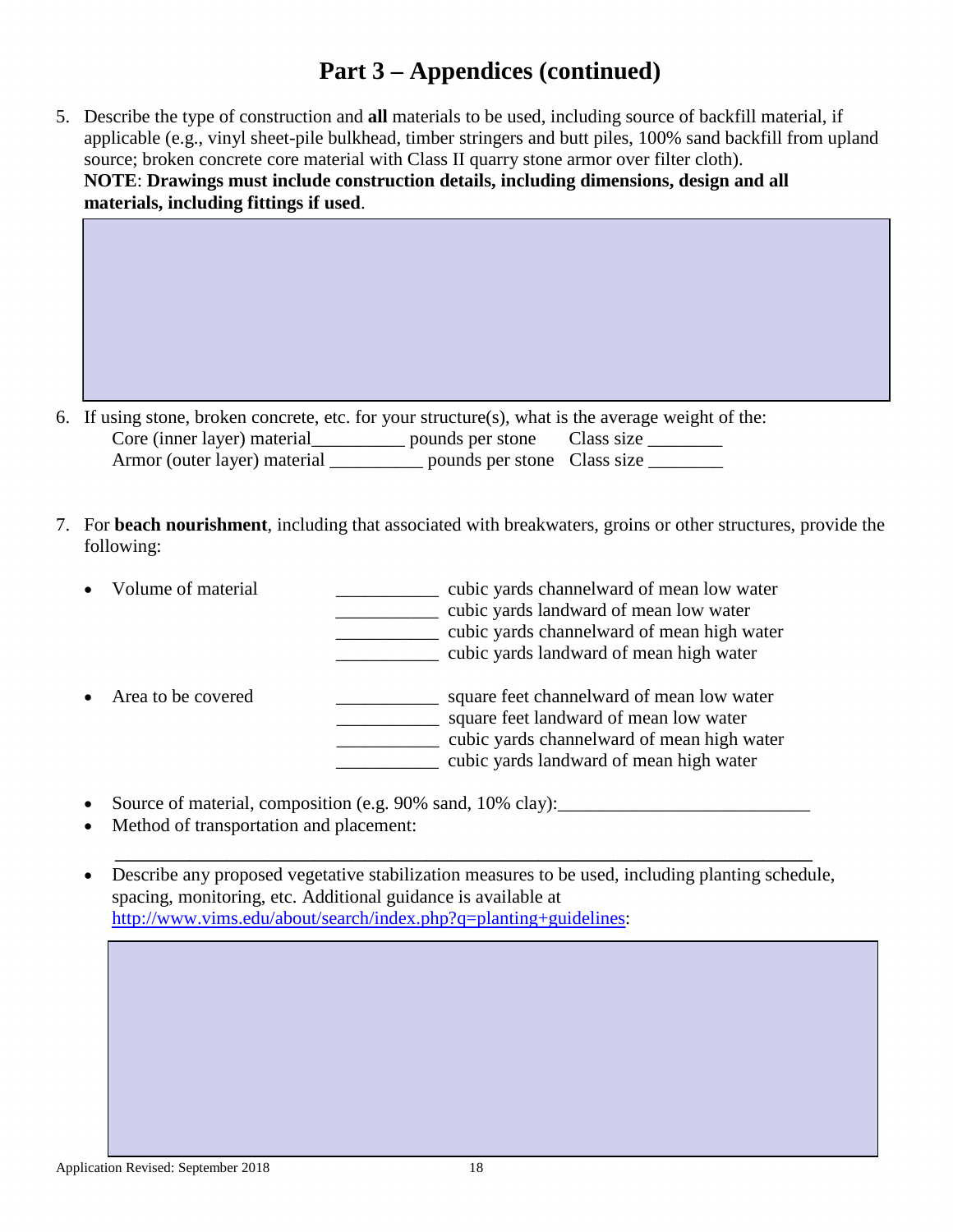**Appendix C: Crossings** in, on, over, or under, waters, submerged lands, tidal wetlands and/or dunes and beaches, including but not limited to, bridges, walkways, pipelines and utility lines.

- 1. What is the purpose and method of installation of the crossing?
- 2. What is the width of the waterway and/or wetlands to be crossed from mean high water to mean high water (tidal waters)? \_\_\_\_\_\_\_ feet. from mean low water to mean low water (tidal waters)? \_\_\_\_\_\_\_ feet. from ordinary high water to ordinary high water (non-tidal waters)? \_\_\_\_\_\_\_ feet.
- 3. For bridges (footbridges, golf cart bridges, roadway bridges, etc.), what is the width of the structure over the tidal wetlands, dunes/beaches and/or submerged lands? \_\_\_\_\_\_\_\_\_\_\_\_square feet.
- 4. For overhead crossings:
	- a. What will be the height above mean high water? feet.
	- b. If there are other overhead crossings in the area, what is the minimum height? \_\_\_\_\_feet.
	- c. If the proposed crossing is an electrical line, please confirm the total number of electrical circuits: \_\_\_\_\_\_\_\_\_
- 5. For buried crossings, what will be the depth below the substrate? \_\_\_\_\_\_\_\_\_\_feet. Will the proposed utility provide empty conduits for any additional utilities that may propose to co-locate at a later date? \_\_\_\_\_Yes  $\overline{\phantom{a}}$ No.
- 6. Will there be any excavation or fill required for placement of abutments, piers, towers, or other permanent structures on State-owned submerged lands, tidal wetlands, and dunes/beaches? \_\_\_\_Yes \_\_\_\_ No.

If yes, please provide the following:

| a. Amount of excavation in wetlands       | cubic yards<br>square feet              |
|-------------------------------------------|-----------------------------------------|
| b. Amount of excavation in submerged land | ____________ cubic yards<br>square feet |
| c. Amount of excavation in dune/beach     | cubic yards<br>square feet              |
| d. Amount of fill in wetlands             | cubic yards<br>square feet              |
| e. Amount of fill in submerged lands      | cubic yards<br>square feet              |
| f. Amount of fill in dune/beach           | _ cubic yards<br>square feet            |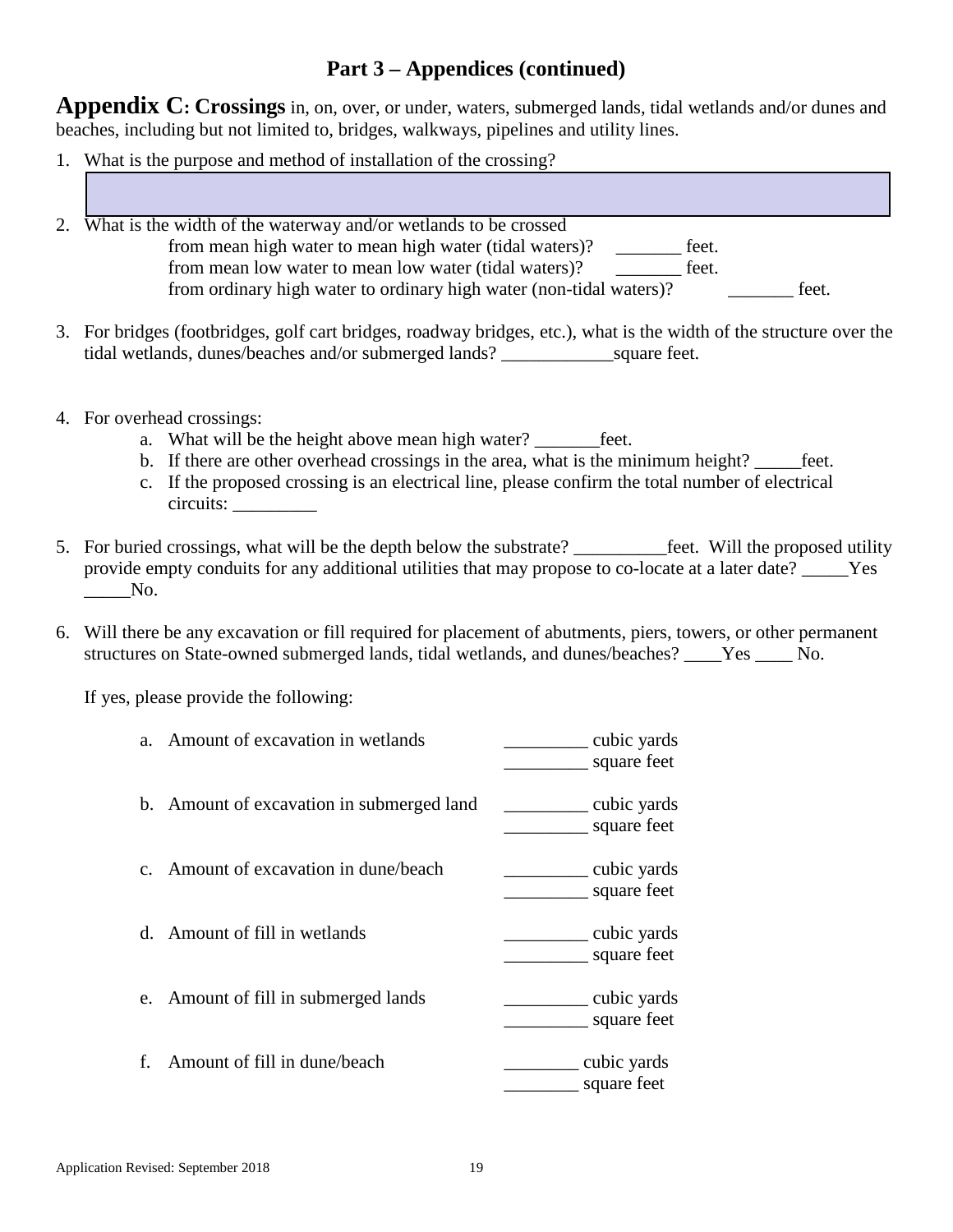**Appendix D: Aquaculture Related Structures** such as cages and floats. Before completing this appendix, please review the aquaculture requirements summary at: [http://mrc.virginia.gov/Shellfish\\_Aquaculture.shtm.](http://mrc.virginia.gov/Shellfish_Aquaculture.shtm)

1. Will the activity be for commercial purposes? \_\_\_\_\_Yes \_\_\_\_\_No.

If Yes and structures will be placed upon an oyster ground lease, you may qualify for the VMRC General Permit #4 for Temporary Protective Enclosures for Shellfish. For more info see: [http://www.mrc.virginia.gov/regulations/MRC\\_Scanned\\_Regs/Shellfish\\_Mix/fr1130\\_12-0107.pdf.](http://www.mrc.virginia.gov/regulations/MRC_Scanned_Regs/Shellfish_Mix/fr1130_12-0107.pdf) If you qualify for the General Permit #4, or if such structures are proposed that are not on an oyster planting ground lease, or for floating structures of any kind, complete this Joint Permit Application and include the necessary information requested below in question 2 through 11.

If No, you may qualify for the VMRC General Permit #3, for Noncommercial Riparian Shellfish Growing (i.e. "Gardening") For more information see: [http://www.mrc.virginia.gov/forms/VGP3\\_Aquaculture.doc.pdf.](http://www.mrc.virginia.gov/forms/VGP3_Aquaculture.doc.pdf) If you qualify for this general permit use the Abbreviated Joint Permit Application For Noncommercial Riparian Shellfish Aquaculture Structures available at<http://www.mrc.virginia.gov/forms/abbrjpa.pdf>- *do not use this Joint Permit Application*.

- 2. Will aquaculture structures be attached to an existing pier or other structure? Yes No.
- 3. The plat file  $\#$  if proposed upon oyster planting ground lease(s).
- 4. The maximum area where enclosures are proposed. Square feet
- 5. The maximum number of enclosures being proposed to be deployed.
- 6. The species of shell fish to be cultured.
- 7. A detailed description of the enclosures to include width, length and height.

8. In addition to the requirements itemized in Part 4 Project Drawings, the following additional information must be included on your project drawings: A general description of the area within 500 feet of deployment area. Provide a drawing that depicts existing marine resources such as SAV, shellfish beds, fixed fishing devices, public grounds, piers, water depths at mean low water, tide range, and the minimum clearance at mean low tide over the enclosures.

9. Provide the date enclosures are proposed to be deployed \_\_\_\_\_\_\_\_\_\_\_\_\_\_\_. How will the structures be secured?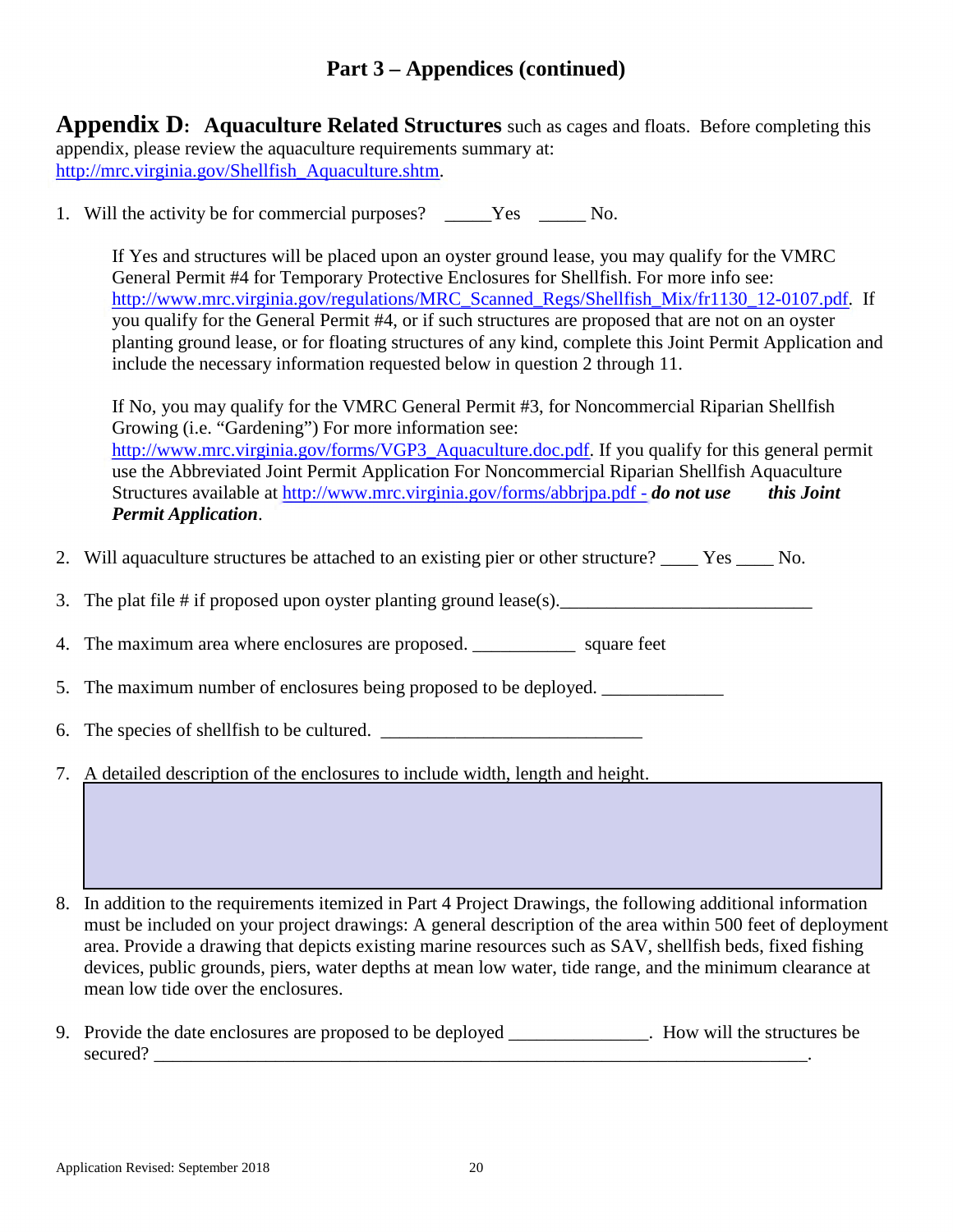10. List of all riparian land owners within 500 feet of the area where enclosures are proposed along with a map (tax map or other suitable map) depicting the locations of such parcels or riparian property owner acknowledgement forms signed by the riparian land owner with any comments concerning the enclosures deployment request.

11. Proof that the applicant holds a current oyster or clam aquaculture product owners permit, and verification that the applicant is in compliance with Mandatory Harvest Reporting requirements, and verification that the current years oyster ground rent is paid, if structures are proposed on an oyster ground lease.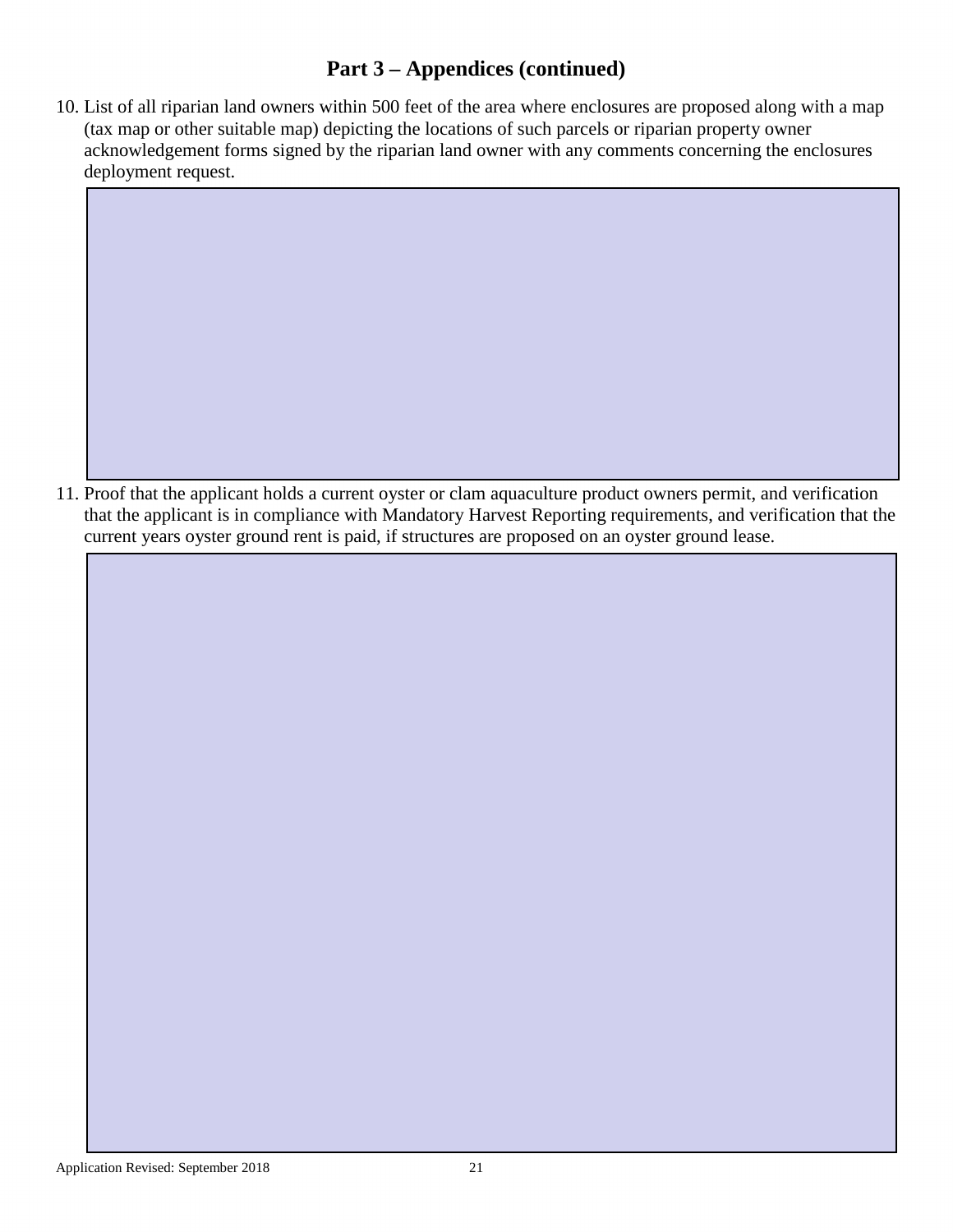# **Part 4 - Project Drawings**

**Plan view and cross-sectional view drawings are required for all projects**. Application drawings do not need to be prepared by a professional draftsman, but they must be clear, accurate, and should be to an appropriate scale. If a scale is not used, all dimensions must be clearly depicted in the drawings. If available, a plat of the property should be included, with the existing and proposed structures clearly indicated. Distances from the proposed structure(s) to fixed points of reference (benchmarks) and to the adjacent property lines must be shown. A vicinity map (County road map, USGS Topographic map, etc.) must also be provided to show the location of the property. **NOTE:** The sample drawings have been included at the end of this section to provide guidance on the information required for different types of projects. Clear and accurate drawings are essential for project review and compliance determination. Incomplete or unclear drawings may cause delays in the processing of your application.

## The following items must be included on <u>ALL</u> project drawings: (plan and cross-sectional, as annualized) **as appropriate)**

- name of project
- **north arrow**
- **scale**
- **waterway name**
- **existing and proposed structures, labeled as such**
- **dimensions of proposed structures**
- mean high water and mean low water lines
- **all delineated wetlands and all surface waters on the site, including the Cowardin classification (i.e., emergent, scrub-shrub, or forested) for those surface waters (if applicable)**
- limits of proposed impacts to surface waters, such as fill areas, riprap scour **protection placement, and dredged areas, and the amount of such impacts in square feet and acres**
- **ebb/flood direction**
- **adjacent property lines and owner's name**
- **distances from proposed structures to fixed points of reference (benchmarks) and adjacent property lines**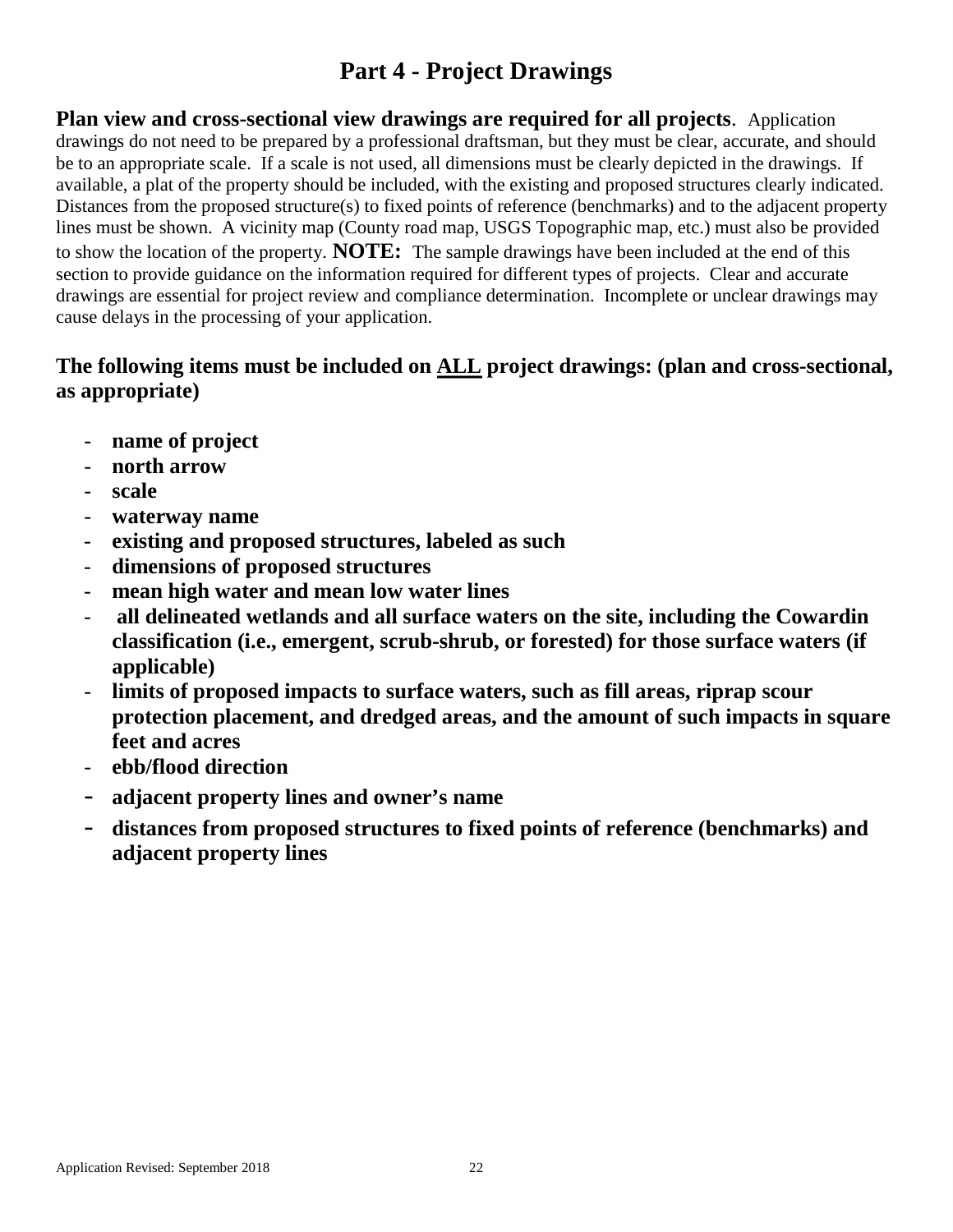# **Part 5 - Chesapeake Bay Preservation Act Information**

**All proposed development, redevelopment, land disturbance, clearing or grading related to this Tidewater JPA must comply with the Chesapeake Bay Preservation Area Designation and Management Regulations**, which are enforced through locally adopted Chesapeake Bay Preservation Area (CBPA) ordinances. Compliance with state and local CBPA requirements mandates the submission of a *Water Quality Impact Assessment (WQIA)* for the review and approval of the local government. Contact the appropriate local government office to determine if a WQIA is required for the proposed activity(ies).

**Because the 84 local governments within Tidewater Virginia are responsible for enforcing the CBPA Regulations, the completion of the JPA process does not constitute compliance with the Bay Act Regulations nor does it guarantee that the local government will approve encroachments into the RPA that may result from this project**. Applicants should contact their local government as early in the design process as possible to ensure that the final design and construction of the proposed project meets all applicable CBPA requirements. Early cooperation with local government staff can help applicants avoid unnecessary and costly delays to construction. Applicants should provide local government staff with information regarding existing vegetation within the Resource Protection Area (RPA) as well as a description and site drawings of any proposed land disturbance, construction, or vegetation clearing. As part of their review and approval processes, local government staff will evaluate the proposed project and determine whether or not approval can be granted. Once the locality has made a decision on the project, they will advise the Local Wetlands Boards and other appropriate parties of applicable CBPA concerns or issues.

### **Resource Protection Areas (RPAs) are composed of the following features:**

- **1. Tidal wetlands;**
- **2. Nontidal wetlands connected by surface flow and contiguous to tidal wetlands or water bodies with perennial flow;**
- **3. Tidal shores;**
- **4. Other lands considered by the local government to meet the provisions of subsection A of 9VAC25-830-80 and to be necessary to protect the quality of state waters; and**
- **5. A buffer area not less than 100 feet in width located adjacent to and landward of the components listed in subdivisions 1 through 4 above, and along both sides of any water body with perennial flow.**

### **Notes for all projects in RPAs**

Development, redevelopment, construction, land disturbance, or placement of fill within the RPA features listed above requires the approval of the locality and may require an exception or variance from the local Bay Act ordinance. Please contact the appropriate local government to determine the types of development or land uses that are permitted within RPAs.

Pursuant to 9VAC25-830-110, on-site delineation of the RPA is required for all projects in CBPAs. Because USGS maps are not always indicative of actual "in-field" conditions, they may not be used to determine the site-specific boundaries of the RPA.

#### **Notes for shoreline erosion control projects in RPAs**

Re-establishment of woody vegetation in the buffer will be required by the locality to mitigate for the removal or disturbance of buffer vegetation associated with your proposed project. Please contact the local government to determine the mitigation requirements for impacts to the 100-foot RPA buffer.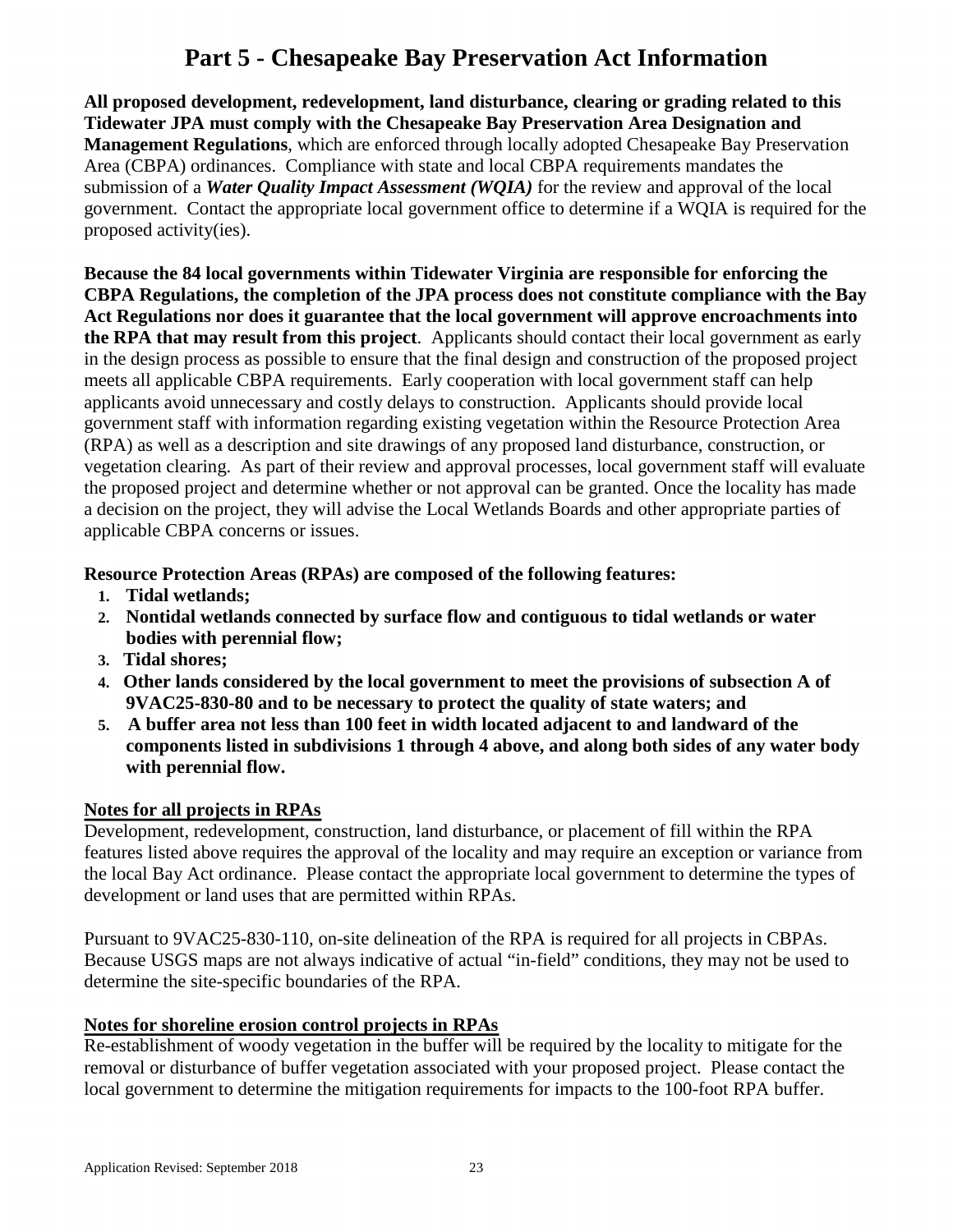# **Part 5 - Chesapeake Bay Preservation Act Information (continued)**

Pursuant to 9VAC25-830-140 5 a (4) of the Virginia Administrative Code, shoreline erosion projects are a permitted modification to RPAs provided that the project is based on the "best technical advice" and complies with applicable permit conditions. In accordance with 9VAC25-830-140 1 of the Virginia Administrative Code, the locality will use the information provided in this Part V, in the project drawings, in this permit application, and as required by the locality, to make a determination that:

- 1. Any proposed shoreline erosion control measure is necessary and consistent with the nature of the erosion occurring on the site, and the measures have employed the "best available technical advice"
- 2. Indigenous vegetation will be preserved to the maximum extent practicable
- 3. Proposed land disturbance has been minimized
- 4. Appropriate mitigation plantings will provide the required water quality functions of the buffer (9VAC25-830-140 3)
- 5. The project is consistent with the locality's comprehensive plan
- 6. Access to the project will be provided with the minimum disturbance necessary.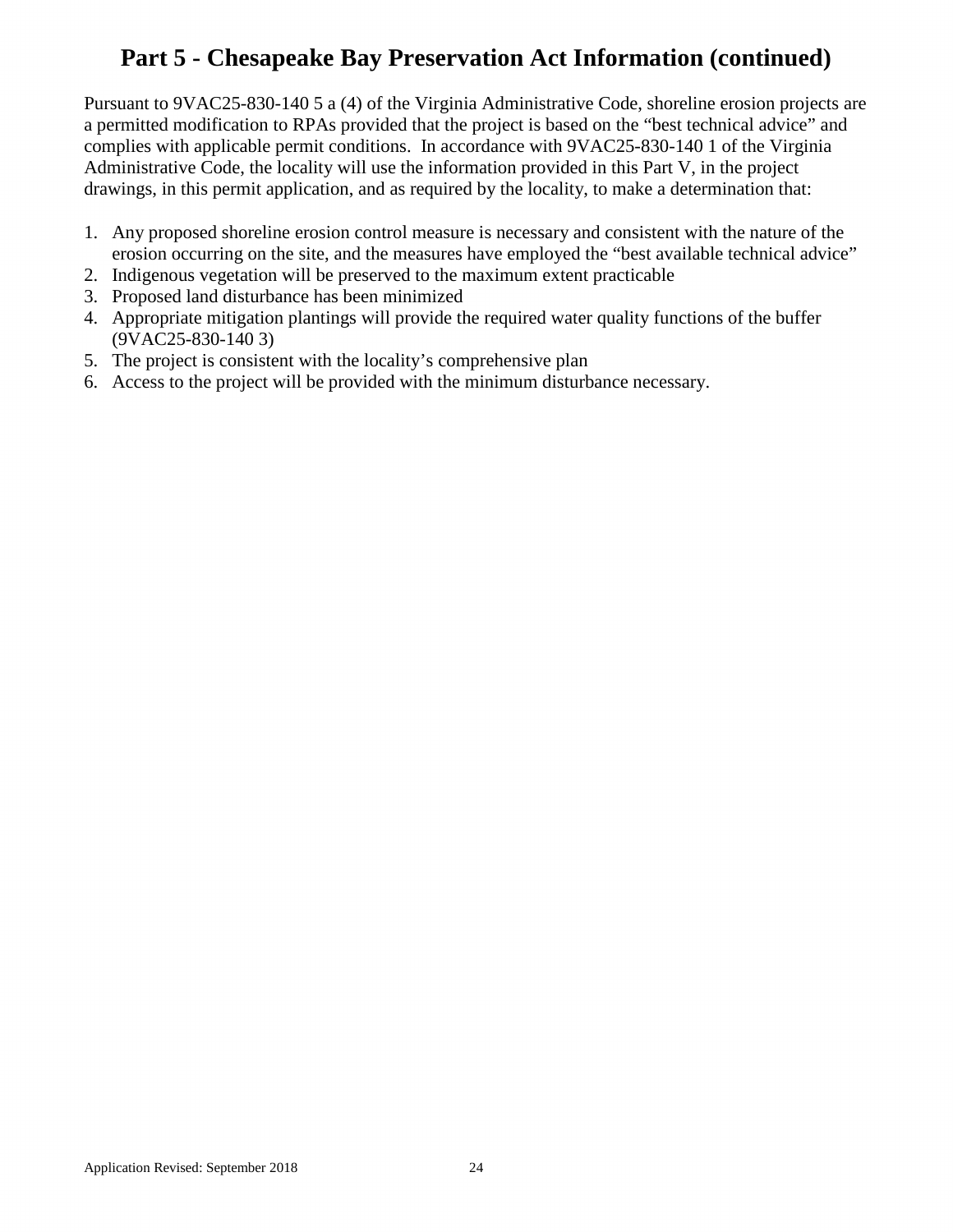## **JURISDICTIONAL BOUNDARIES**



**and DEQ (including isolated wetlands)**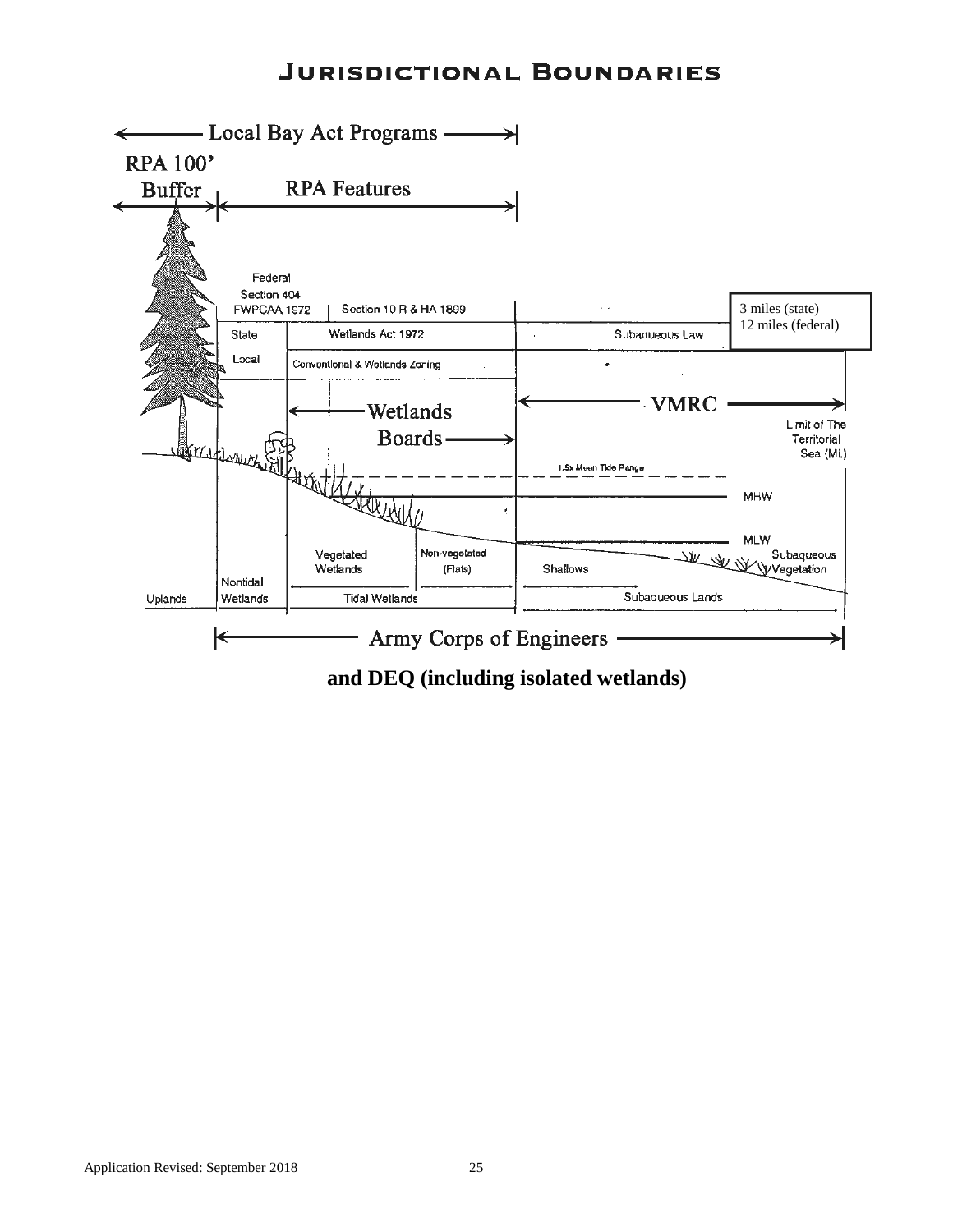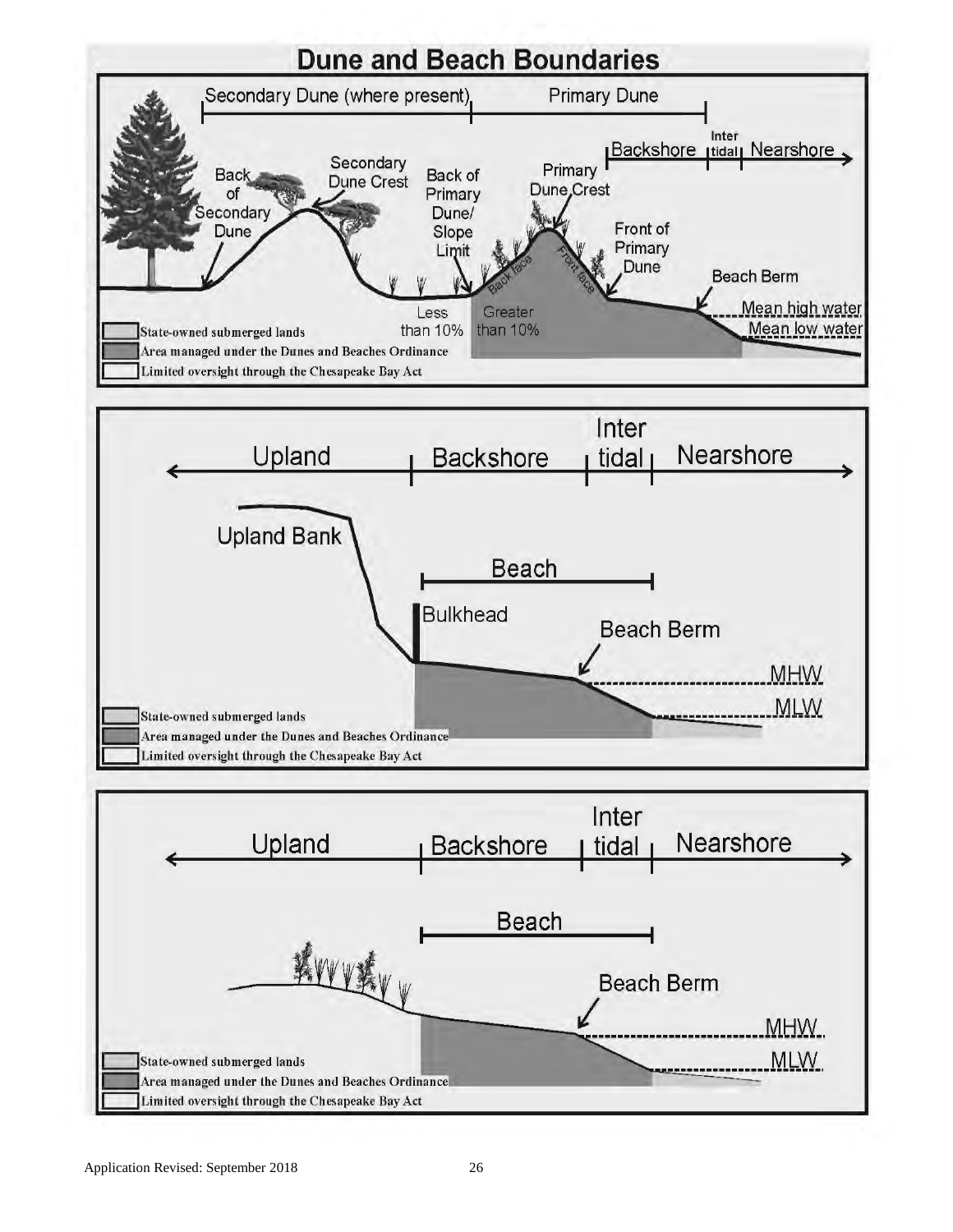

27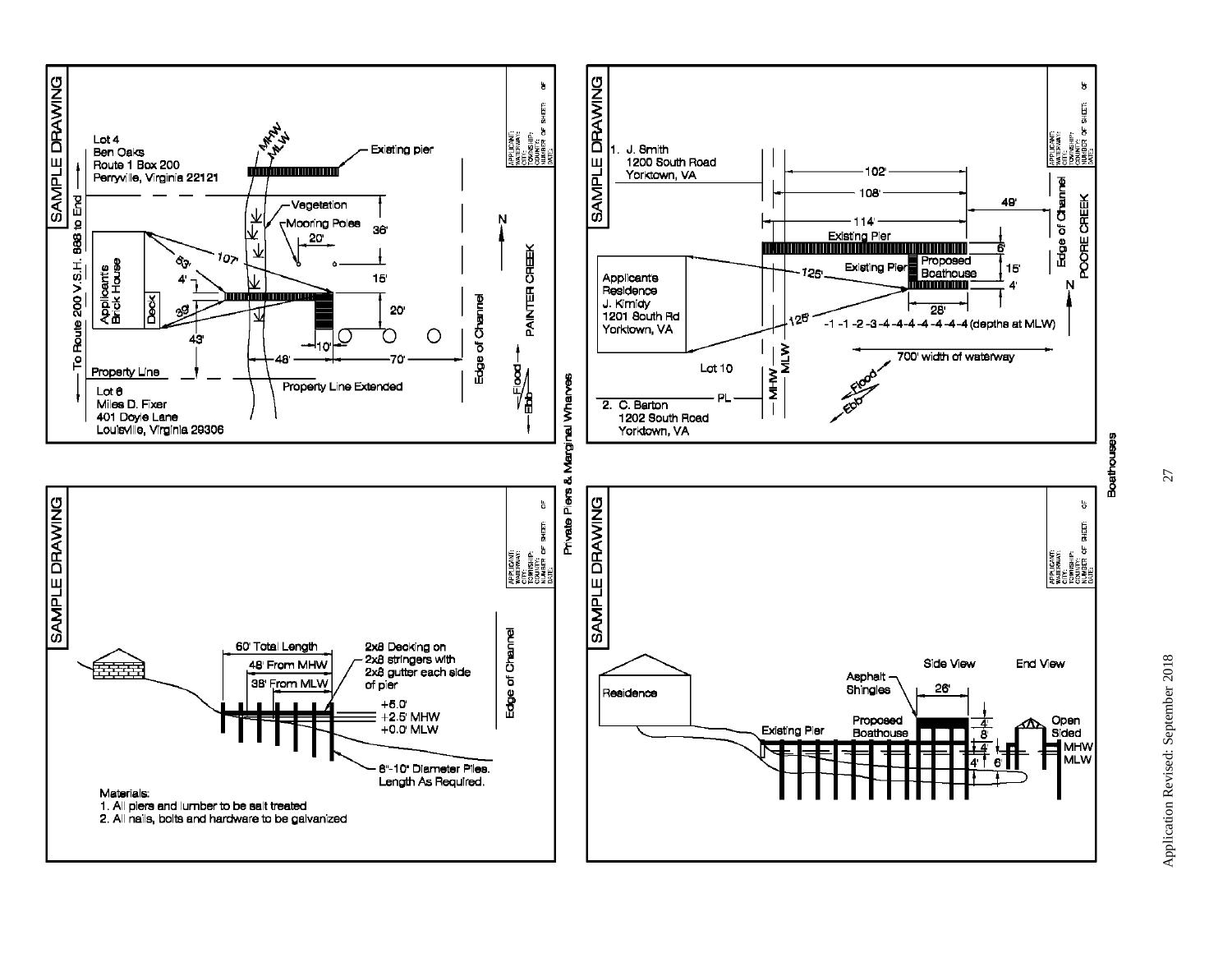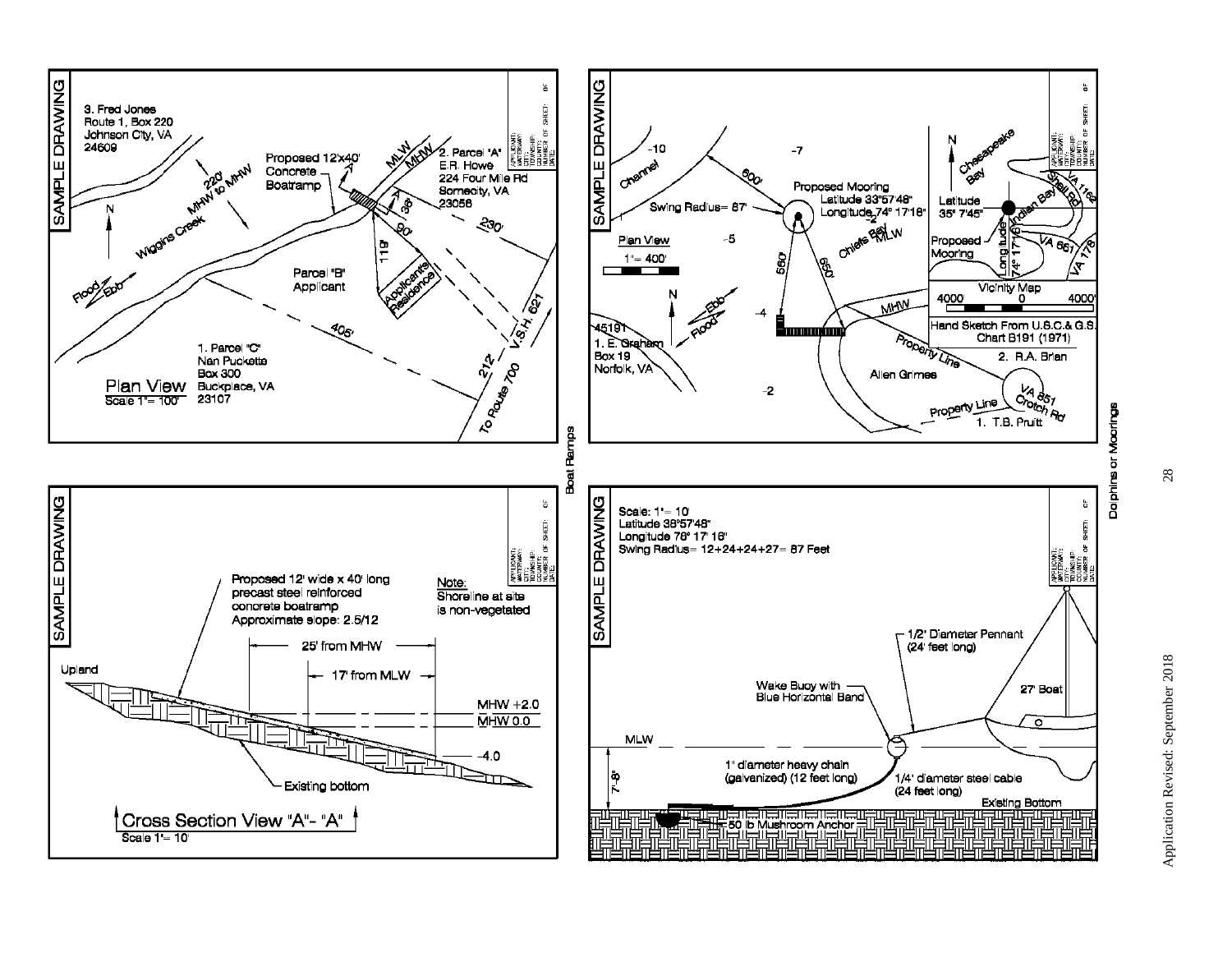

 $\mathfrak{S}$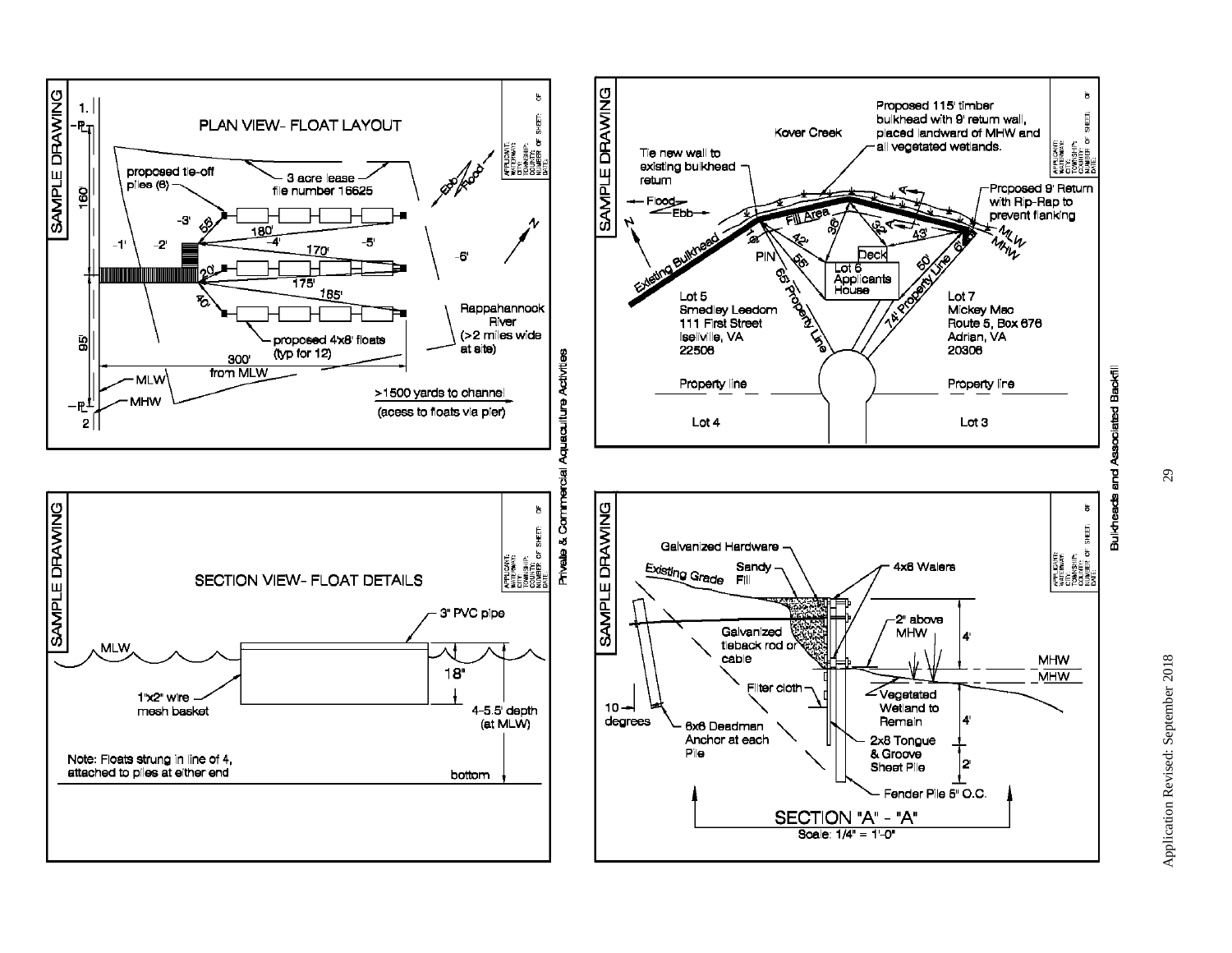

 $30\,$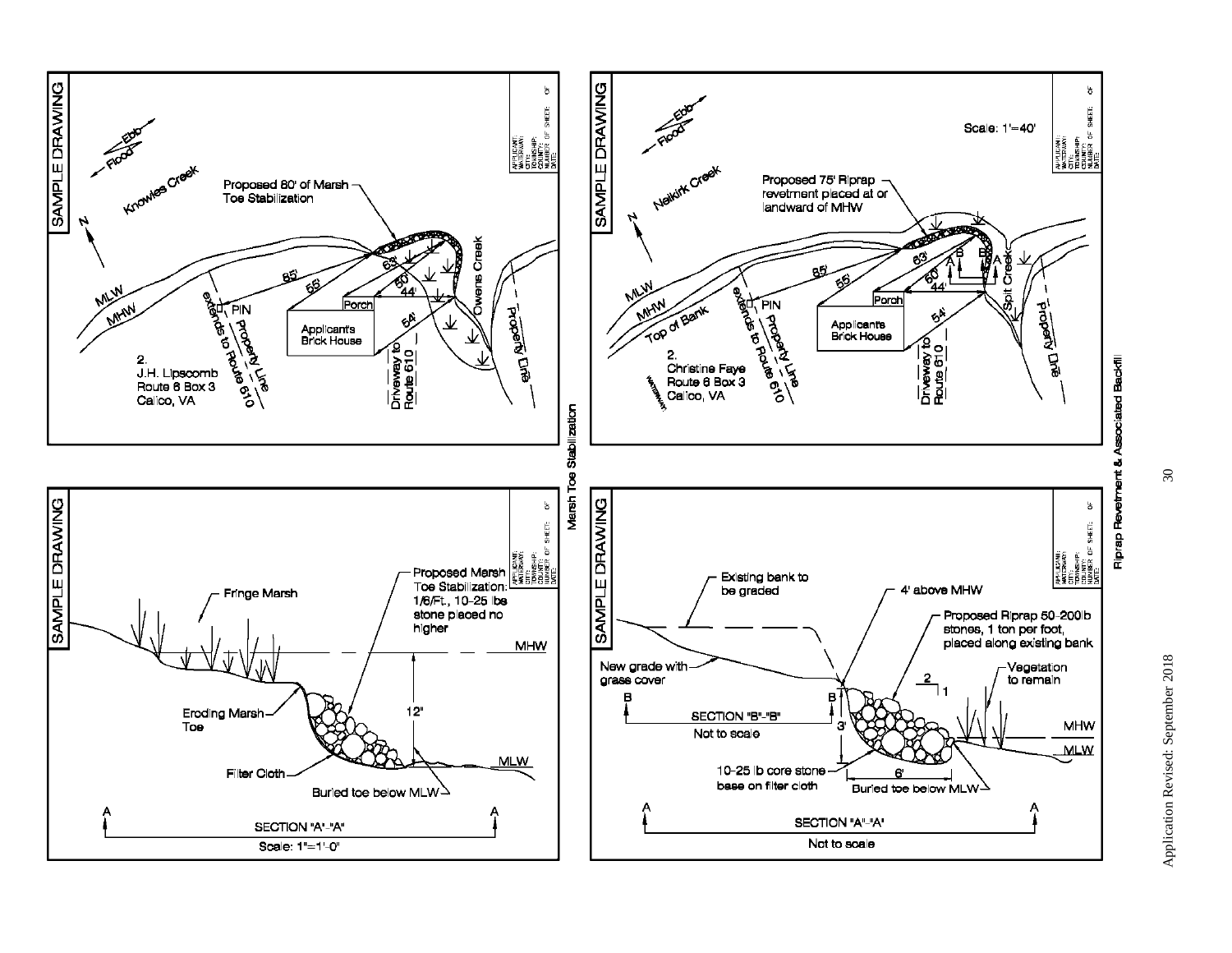